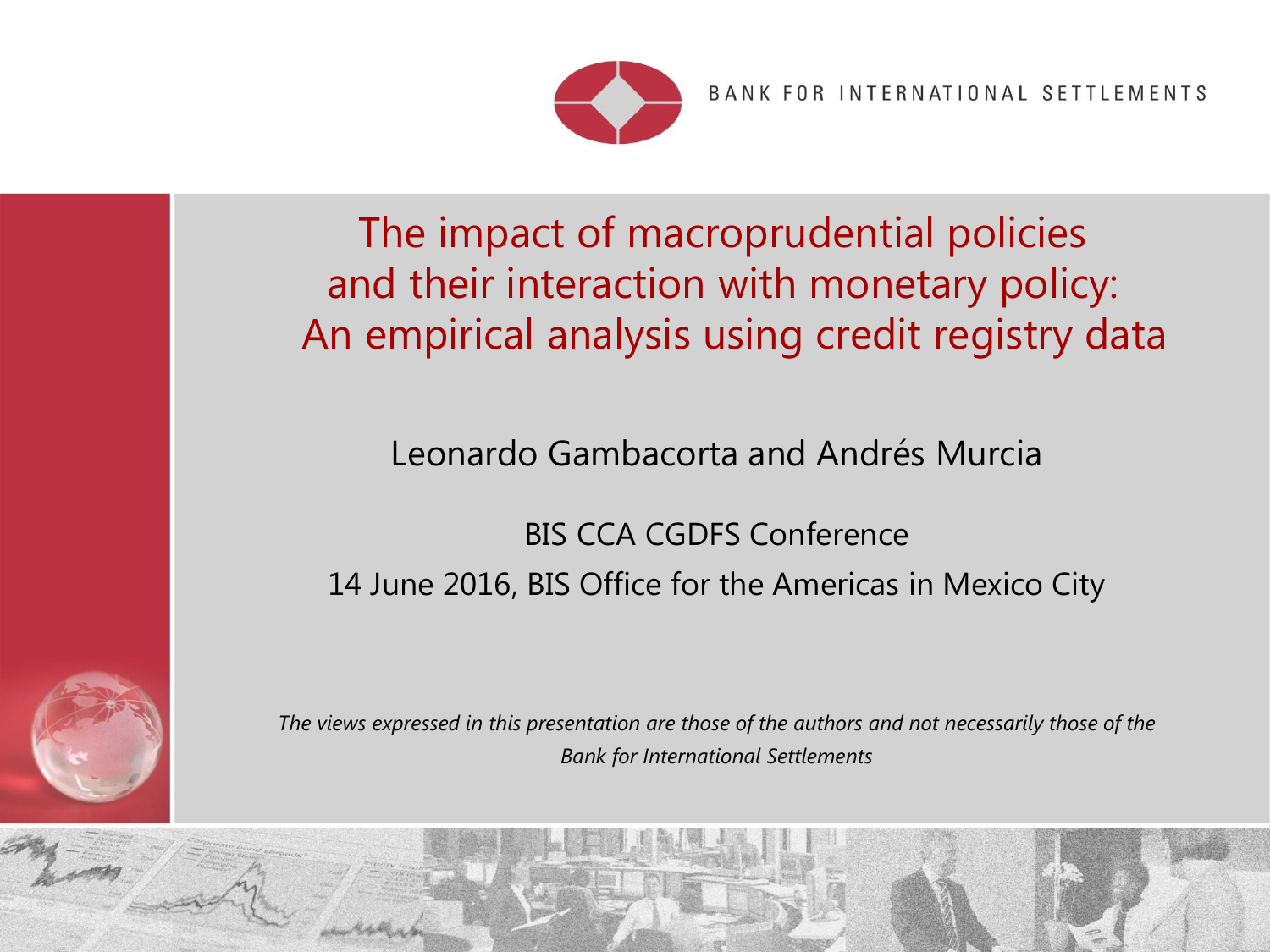# Main characteristics of the study

- Most of the studies use aggregate data or bank-level data. A very limited use has been done of credit registry data (exceptions Jimenez et al, 2012; Dassatti and Peydro, 2014)
- Joint project under the auspices of the Consultative Council for the Americas (CCA):
	- Credit register data for five countries Latin America countries: AR, BR, CO, MX, PE (good laboratory)
	- Not possible to pool the data (data highly confidential)
	- Research protocol (same modelling strategy and similar data definition)
	- Focus on domestic credit. Project wants to complement the analysis of the IBRN (cross-border spillover of macroprudential tools)
	- Meta analysis (different macroprudential tools)

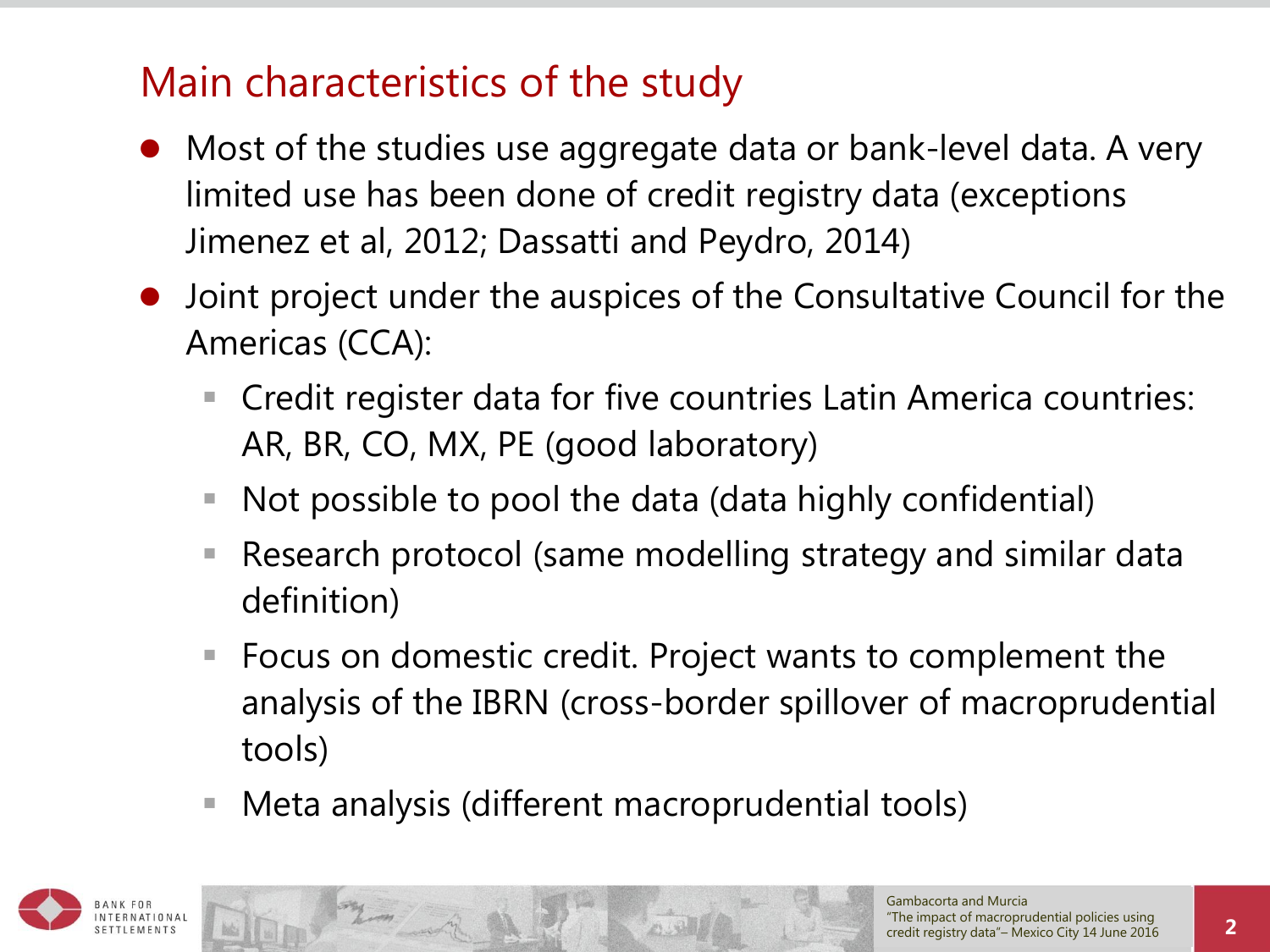# Macroprudential policies analysed: Sum up

| Type of instrument                                     | <b>Measures</b> | Tightening<br>episodes | Loosening<br>episodes |
|--------------------------------------------------------|-----------------|------------------------|-----------------------|
|                                                        | (1)             | (2)                    | (3)                   |
| a. Enhancing Resilience                                |                 |                        |                       |
| Capital requirement/Risk weights (RW)                  | $\Omega$        | 0                      | 0                     |
| Provisioning requirement (Prov)                        | 5               | 5                      | $\mathcal{L}$         |
| Limits on dividend distribution                        | 2               | 2                      | $\mathcal{L}$         |
| Liquidity ratios                                       | $\overline{0}$  | $\Omega$               | 0                     |
| b. Dampening the cycle                                 |                 |                        |                       |
| Changes in reserve requirement (RR)                    | 3               | 3                      | 3                     |
| Changes in limits on net open position (NOP)           | 1               |                        | $\mathcal{L}$         |
| Changes in LTV, DTI limits                             | 0               | <sup>0</sup>           | O                     |
| Limits on credit growth or lending to specific sectors | 0               | 0                      | O                     |
| Requirement on external borrowing operations           | 2               | 1                      |                       |
| c. Dispelling the gestation of cycle                   |                 |                        |                       |
| Levy/tax on specific assets/liabilities                | 0               | 0                      | 0                     |
| Introduction of limits on Net open position (NOP)      | 1               |                        |                       |
| Official warnings on specific vulnerabilities          | 0               | 0                      | $\mathcal{O}$         |
| Adjustments to lending standards                       | 0               | 0                      |                       |
| Total                                                  | 14              | 13                     |                       |

Note: The distinction is based on Claessens et al (2013)

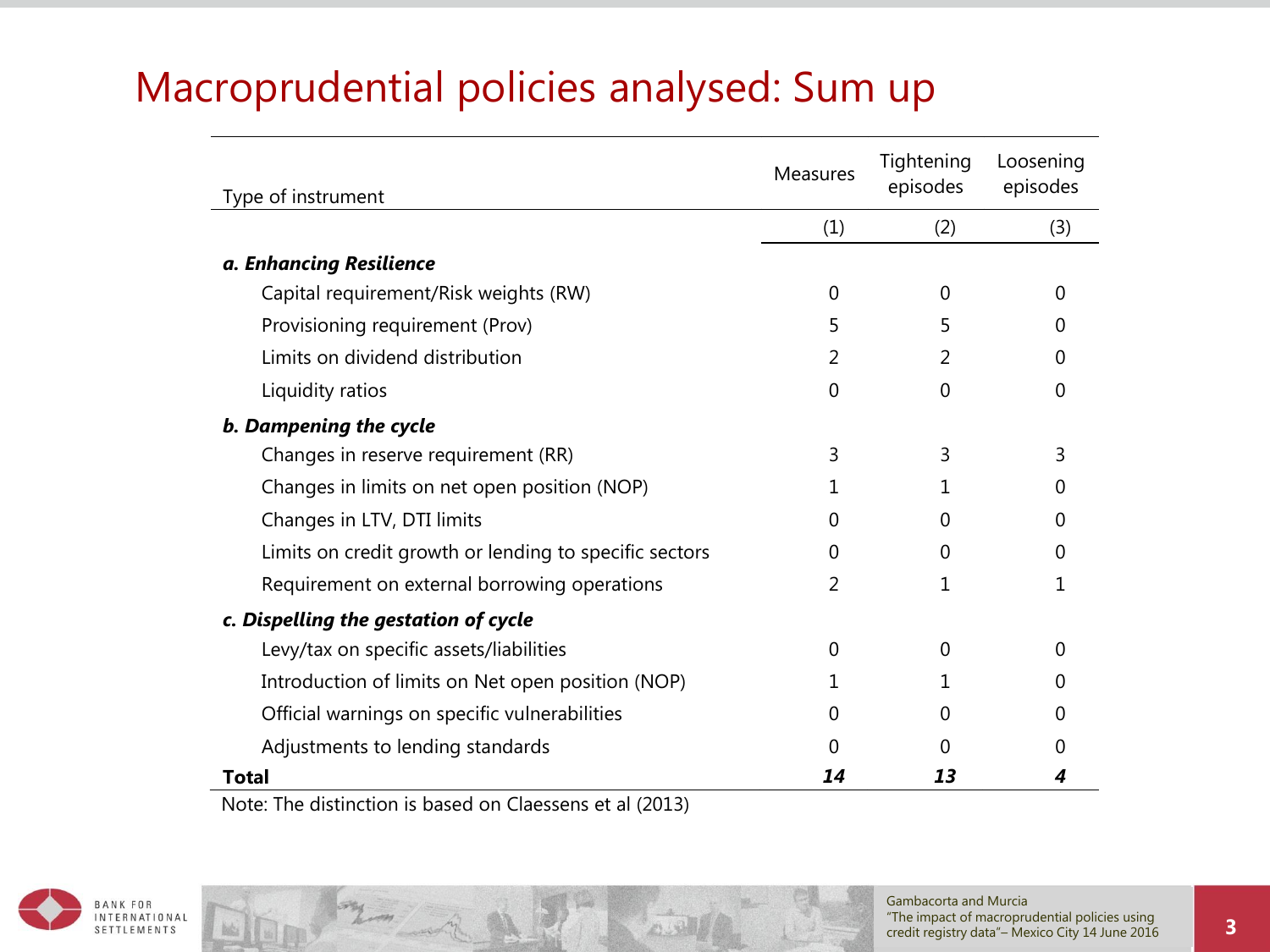### Macroprudential policies analysed: Argentina (1)

| Instrument                                         | Description                                                                                                                                                                                                                                                                                                                                                                                                                                                                            | Policy<br>objective<br>(Claessens et<br>al, 2013)                                                   |
|----------------------------------------------------|----------------------------------------------------------------------------------------------------------------------------------------------------------------------------------------------------------------------------------------------------------------------------------------------------------------------------------------------------------------------------------------------------------------------------------------------------------------------------------------|-----------------------------------------------------------------------------------------------------|
| 1. Capital<br>buffer and<br>profit<br>distribution | In order to increase the level of capital of banks, the<br>authorities established that any financial institution could<br>redistribute profits through dividends as long as its<br>regulatory capital after dividends are paid is at least x%<br>above the regulatory minimum capital requirement. This<br>measure was introduced in 2010, with 30% threshold of<br>regulatory capital requirement over which profits may be<br>distributed; it was further increased to 75% in 2012. | Enhancing<br>resilience<br>(introduction)<br>and<br>dampening<br>the cycle<br>(tightening)          |
| 2. Foreign<br>currency net<br>global<br>position   | This rule was established as a mechanism to limit currency<br>mismatches of banking institutions. It was defined as the<br>difference of assets and liabilities denominated in foreign<br>currency. The limit was introduced in 2014, with a 30%<br>threshold of regulatory capital and then lowered<br>(tightened) to 20% in September that year.                                                                                                                                     | Dispelling the<br>gestation of<br>cycle<br>(introduction)<br>Dampening<br>the cycle<br>(tightening) |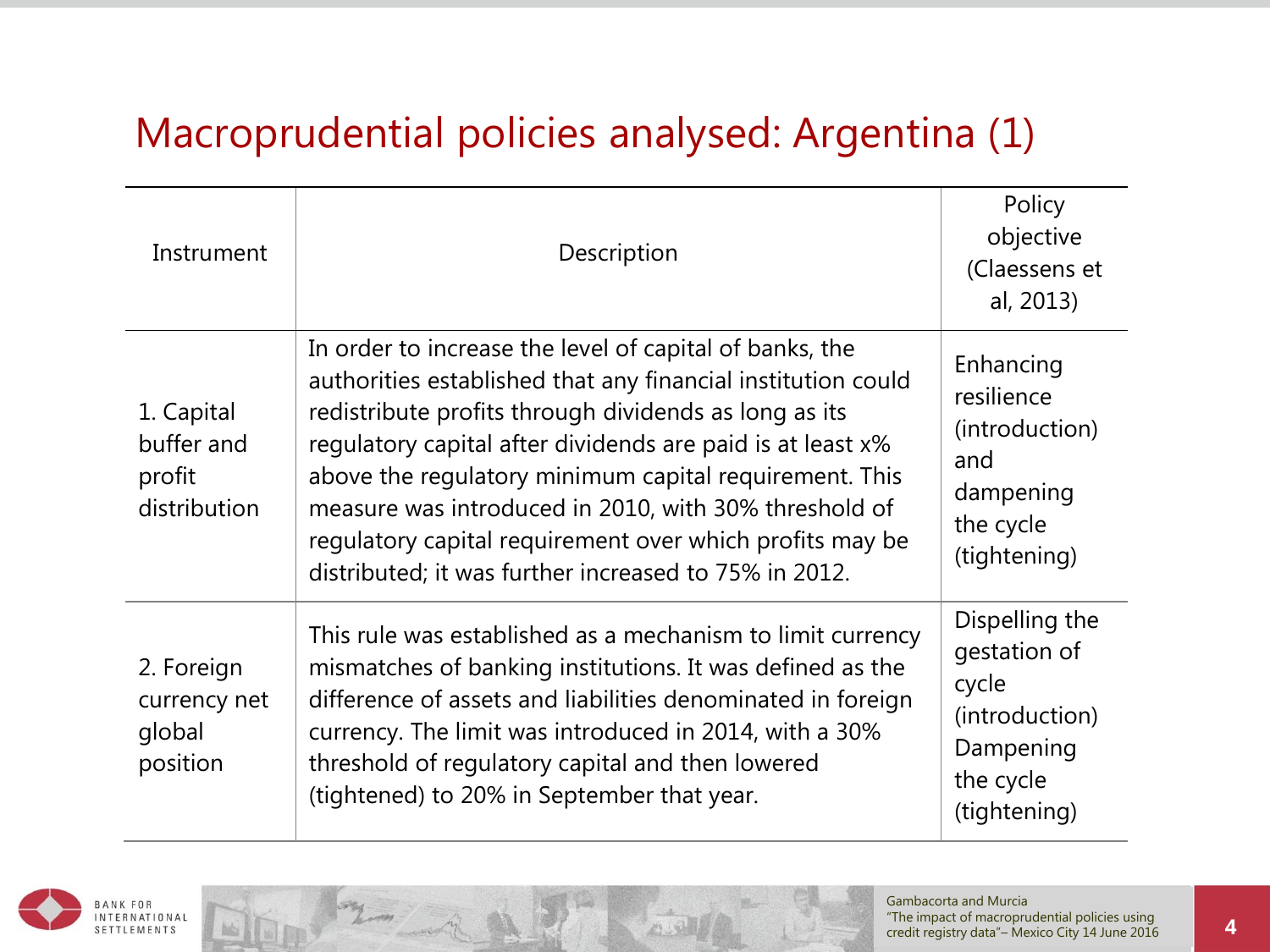### Macroprudential policies analysed: Brazil (2)

| Instrument                 | Description                                                                                                                                                                                                                                                                                                                                                                                                                                                                                                                           | Policy objective<br>(Claessens et al,<br>2013) |
|----------------------------|---------------------------------------------------------------------------------------------------------------------------------------------------------------------------------------------------------------------------------------------------------------------------------------------------------------------------------------------------------------------------------------------------------------------------------------------------------------------------------------------------------------------------------------|------------------------------------------------|
| 3. Reserve<br>requirements | Brazil has been active in the use of reserve requirement as<br>a tool of dampen credit cycles. The episodes we analyse<br>are the following: (i) the release of reserves in 2008-2009<br>in response to the liquidity squeeze following the global<br>financial crisis; (ii) the reversal of the policies in 2010-<br>2011 in the context of high capital inflows and associated<br>credit growth; and (iii) the renewal of stimulus during<br>2012-2014 in response to perceived weakness of<br>economic activity and credit growth. | Dampening the<br>cycle                         |

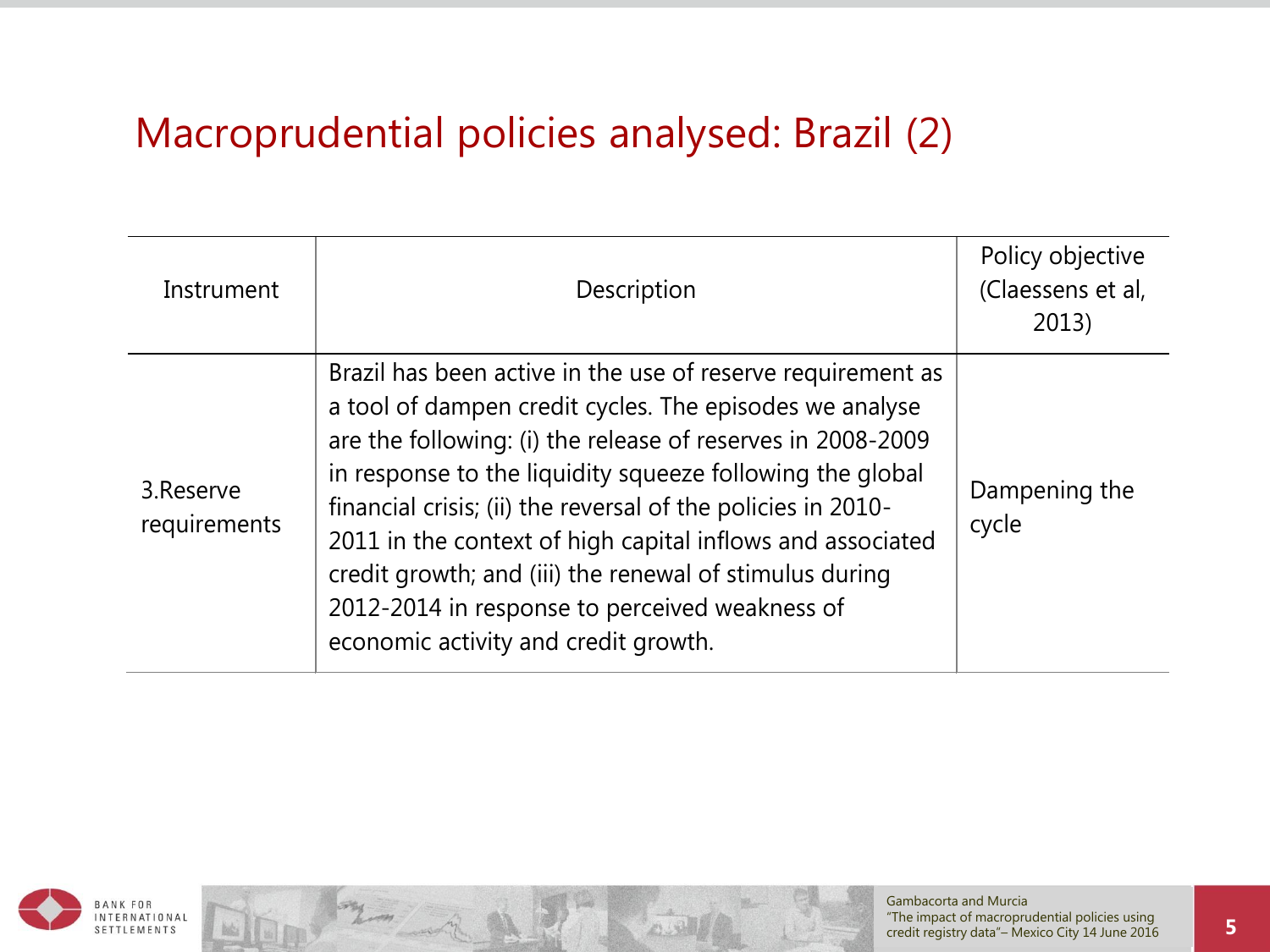# Macroprudential policies analysed: Colombia (3)

| Instrument                                                      | Description                                                                                                                                                                                                                                                                                                                                      | Policy objective<br>(Claessens et al,<br>2013) |
|-----------------------------------------------------------------|--------------------------------------------------------------------------------------------------------------------------------------------------------------------------------------------------------------------------------------------------------------------------------------------------------------------------------------------------|------------------------------------------------|
| 4. Dynamic<br>Provisioning<br>regime                            | New provisioning regime with countercyclical<br>considerations for commercial loans (July 2007).                                                                                                                                                                                                                                                 | Enhancing<br>resilience                        |
| 5. Deposit<br>requirement<br>on external<br>loans               | The Central Bank adopted a requirement on short term<br>external loans of 40% with a holding period of six<br>months. This measure had the purpose of containing a<br>potential substitution from local to external borrowing.                                                                                                                   | Dampening the<br>cycle                         |
| 6. Marginal<br>reserve<br>requirement<br>on banking<br>deposits | In response to an episode of excessive credit growth, in<br>May 2007 the Central Bank established a marginal reserve<br>requirement of 27% on current accounts, 12.5% for<br>saving accounts and 5% for term deposits with a maturity<br>lower than 18 months. The requirement was lately unified<br>for the first two types of deposits at 27%. | Dampening the<br>cycle                         |

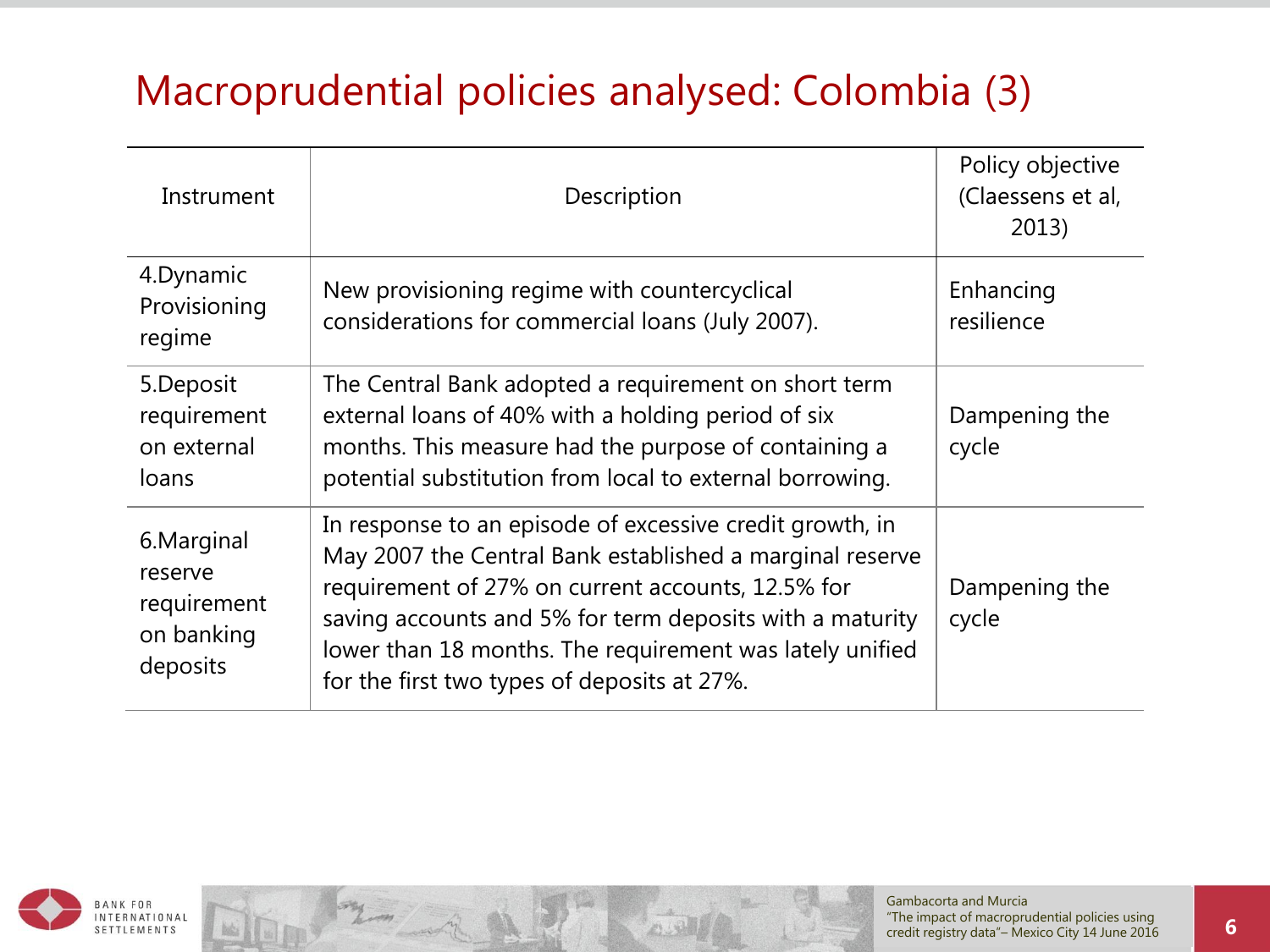# Macroprudential policies analysed: Mexico (4)

| Instrument                    | Description                                                                                                                                                                                                                                                                            | Policy objective<br>(Claessens et al,<br>2013) |
|-------------------------------|----------------------------------------------------------------------------------------------------------------------------------------------------------------------------------------------------------------------------------------------------------------------------------------|------------------------------------------------|
| 7. Changes in<br>provisioning | From a backward-looking scheme of provisions, the<br>authorities introduced a new provisioning<br>methodology designed to increase the accuracy of<br>provisions including expected losses considerations. It<br>was introduced in 2009, 2011 and 2014 for different<br>kinds of loan. | Enhancing<br>resilience                        |

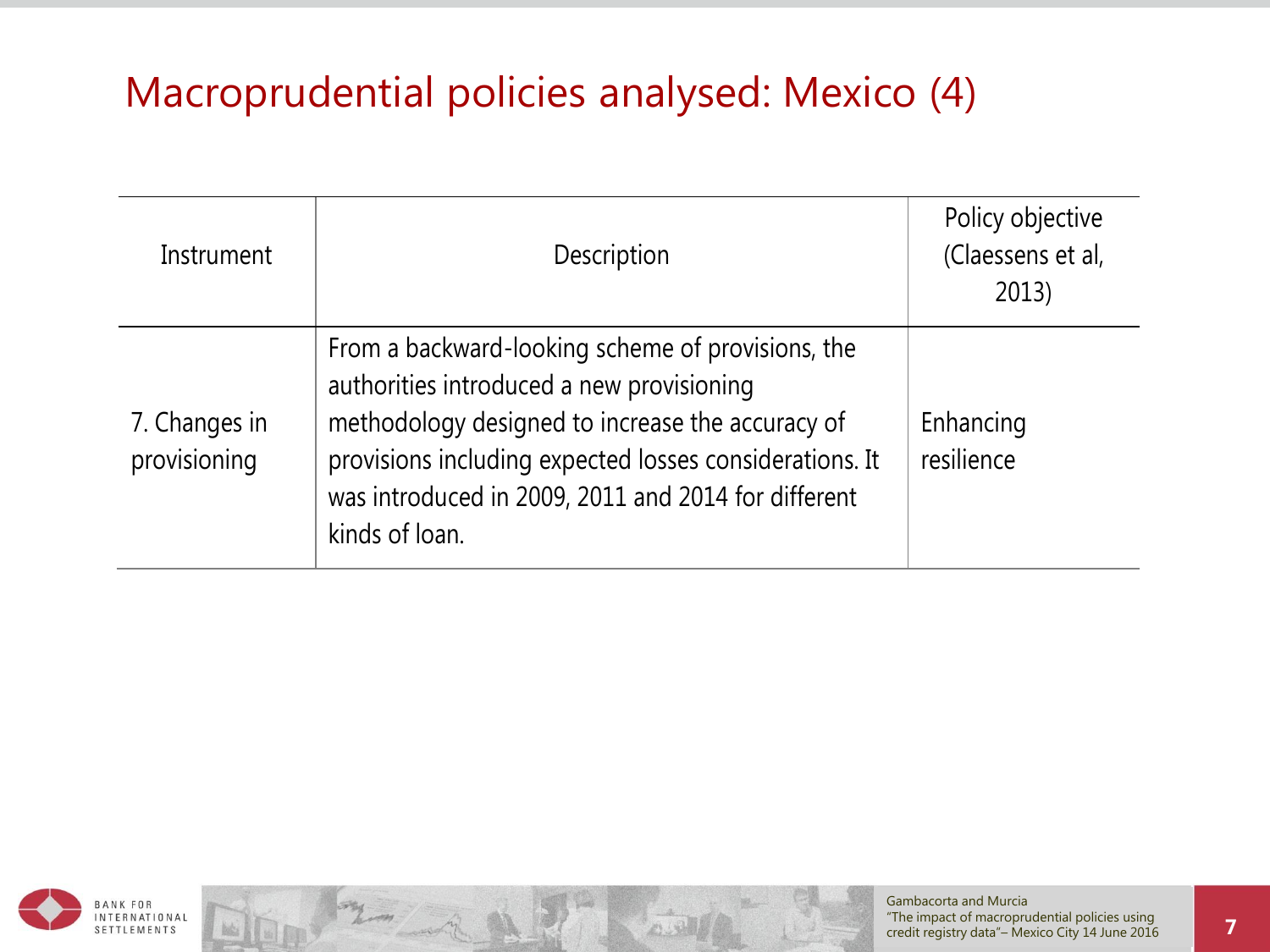#### Macroprudential policies analysed: Peru (5)

| Instrument                | Description                                                                                                                                                                                                                         | Policy objective<br>(Claessens et al,<br>2013) |
|---------------------------|-------------------------------------------------------------------------------------------------------------------------------------------------------------------------------------------------------------------------------------|------------------------------------------------|
| 8.Dynamic<br>Provisioning | To reduce the procyclical behaviour of credit, this<br>scheme was introduced in 2008. The definition of<br>accumulation and de-accumulation of provisions is<br>defined based on the dynamics of aggregate economy<br>(GDP growth). | Enhancing<br>resilience                        |

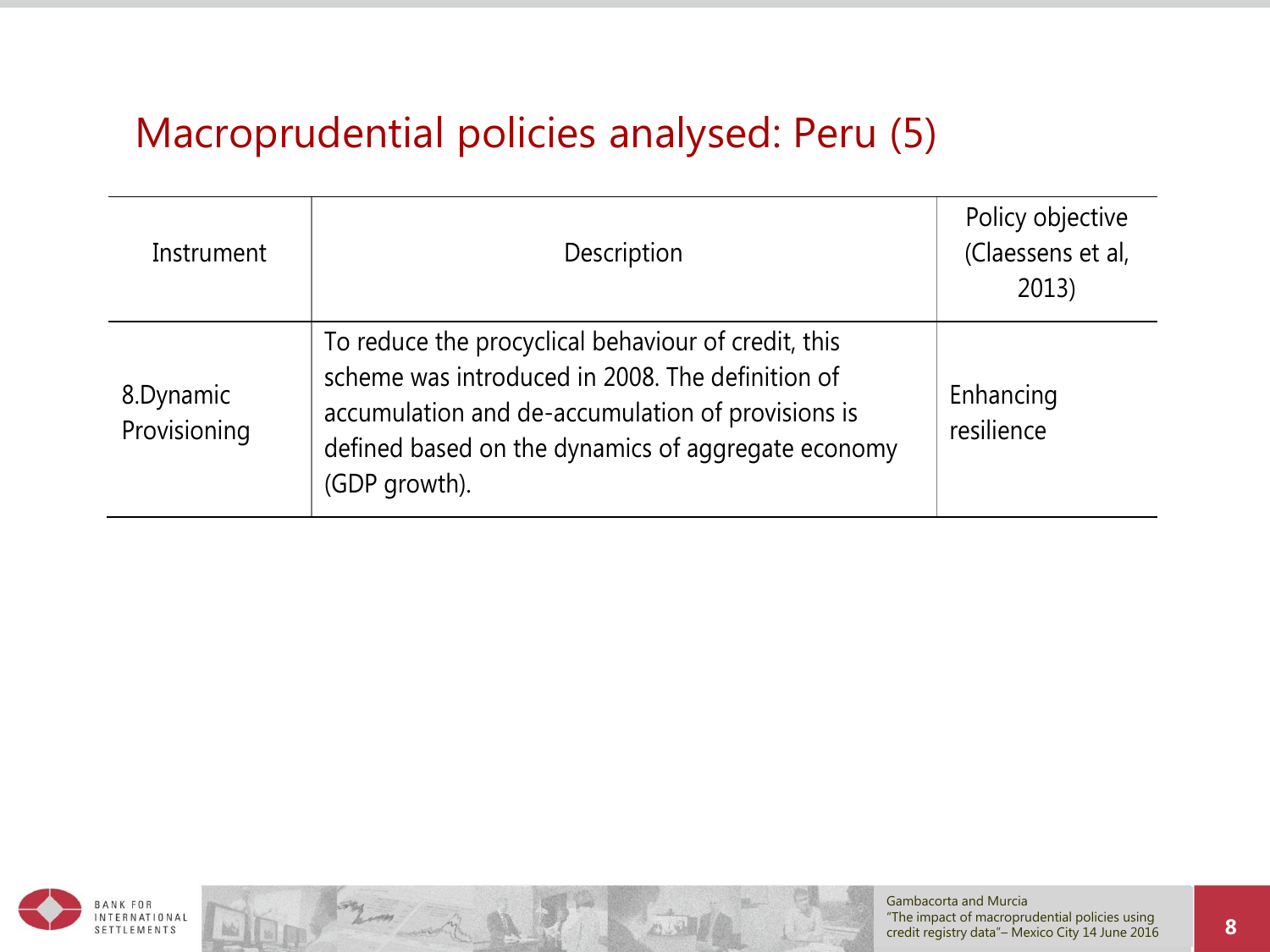### Main Questions

- 1. Are macroprudential tools effective on lending (controlling for bank-specific characteristics)?
- 2. Are macroprudential policies substitute or complements to monetary policy?
- 3. Are macroprudential policies counter-cyclical?
- 4. Are macroprudential policies effective to limit bank risk?

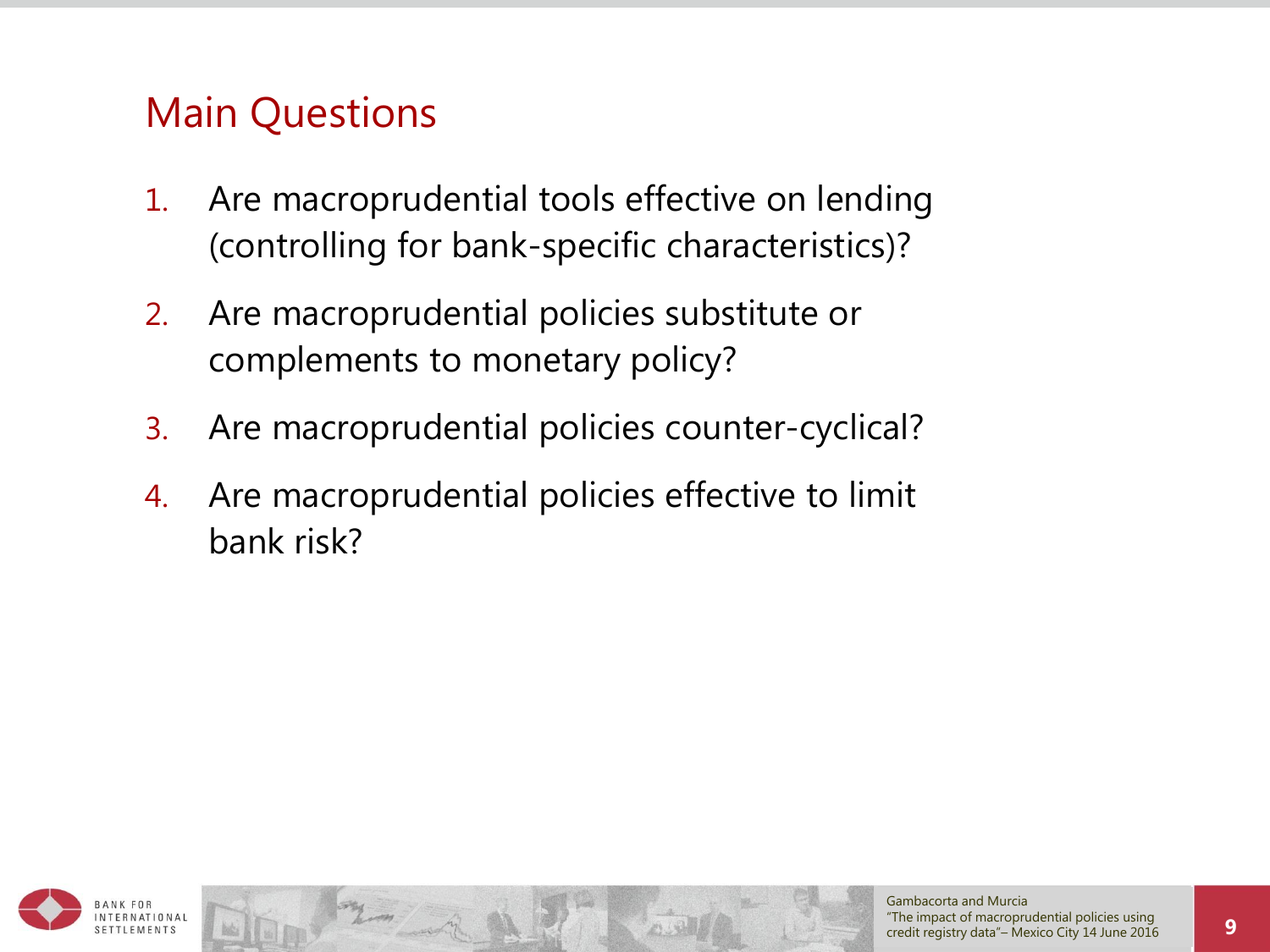### Literature review (1)

- DTI ratios and, probably to a lesser extent, LTV ratios are relatively more effective than capital req as tools for containing asset growth *Claessens et al (2013); Kuttner and Shim (2012)*
- MPP tightening is associated with lower bank credit growth and house price inflation

*Bruno, Shim and Shin (2016), Cerutti, et al. (2015); Akinci and Olmstead-Rumsey (2015), Lim et al (2011), Arregui et al (2012)*

- Lower effects in financially more developed and open economies *Cerutti, et al. (2015)*
- Evidence of leakages to the shadow banking sector and cross-border *Cizel et al (2016), Reinhart and Sowerbutts (2015), Buch and Goldberg (2016), Aiyar et al (2014)*
- Introduction of CCB had little impact on credit extension although it had some effect on mortgage pricing *Basten and Koch (2015); Gambacorta and Drehmann (2012)*

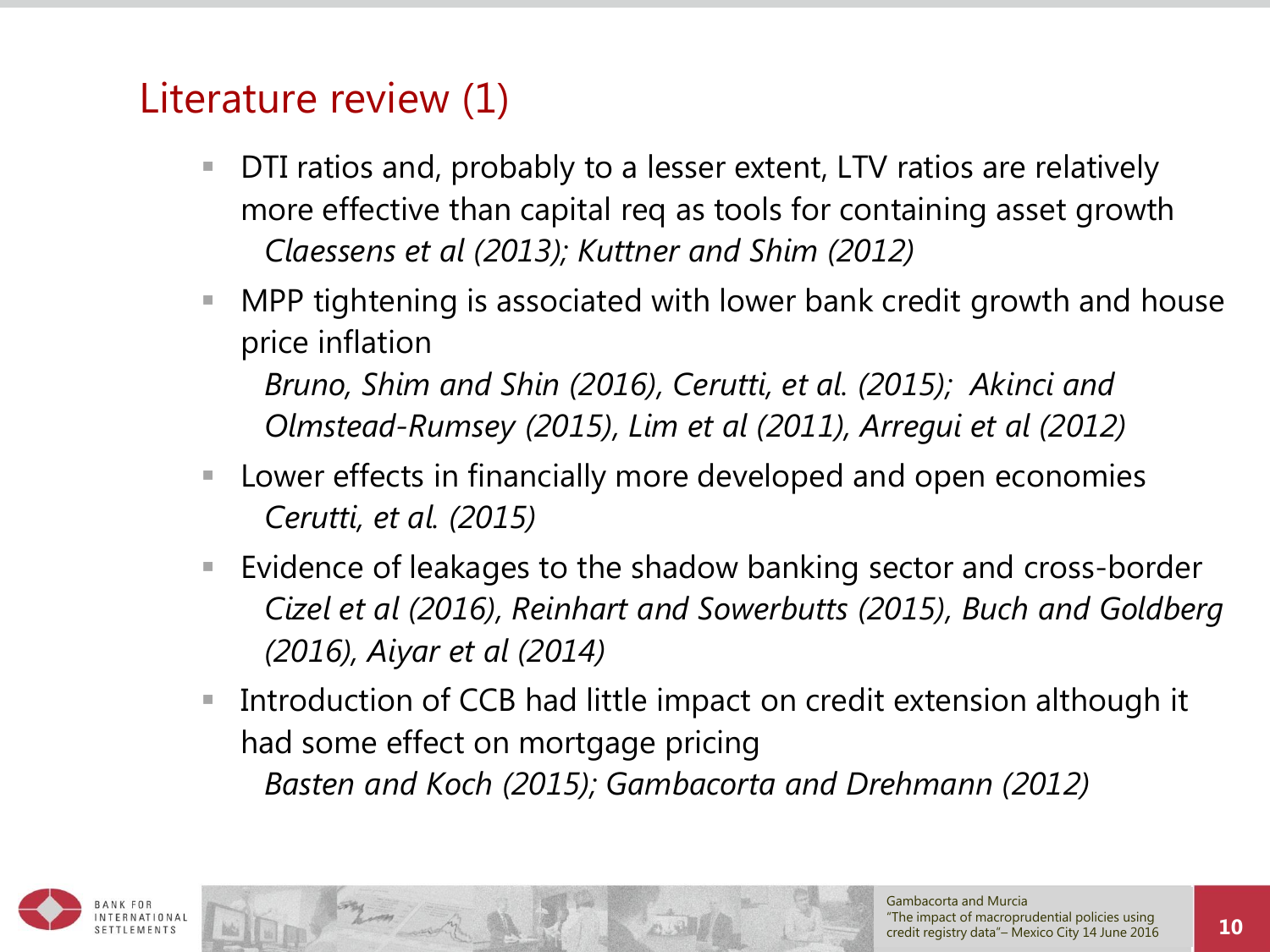# Literature review (2)

- Reserve requirements can affect broader credit conditions and played a complementary role to monetary policy *Tovar et al (2012); Lim et al (2011)*
- Risk taking channel of monetary policy: Monetary policy conditions may affect financial stability *Borio and Zhu (2012), Adrian and Shin (2014), Altunbas et al (2014); Jimenez et al (2012)*
- *Complements or substitutes?* DSGE and empirical findings support that MPP and MP are more complements than substitutes but it depends on the type of shock *Agenor and Pereira da Silva (2012); IMF (2013)*
- Recent empirical evidence for Asian economies suggests that macroprudential policies tend to be more successful when they complement monetary policy by reinforcing monetary tightening rather than when they act in the opposite direction *Bruno, Shim and Shin (2016)*

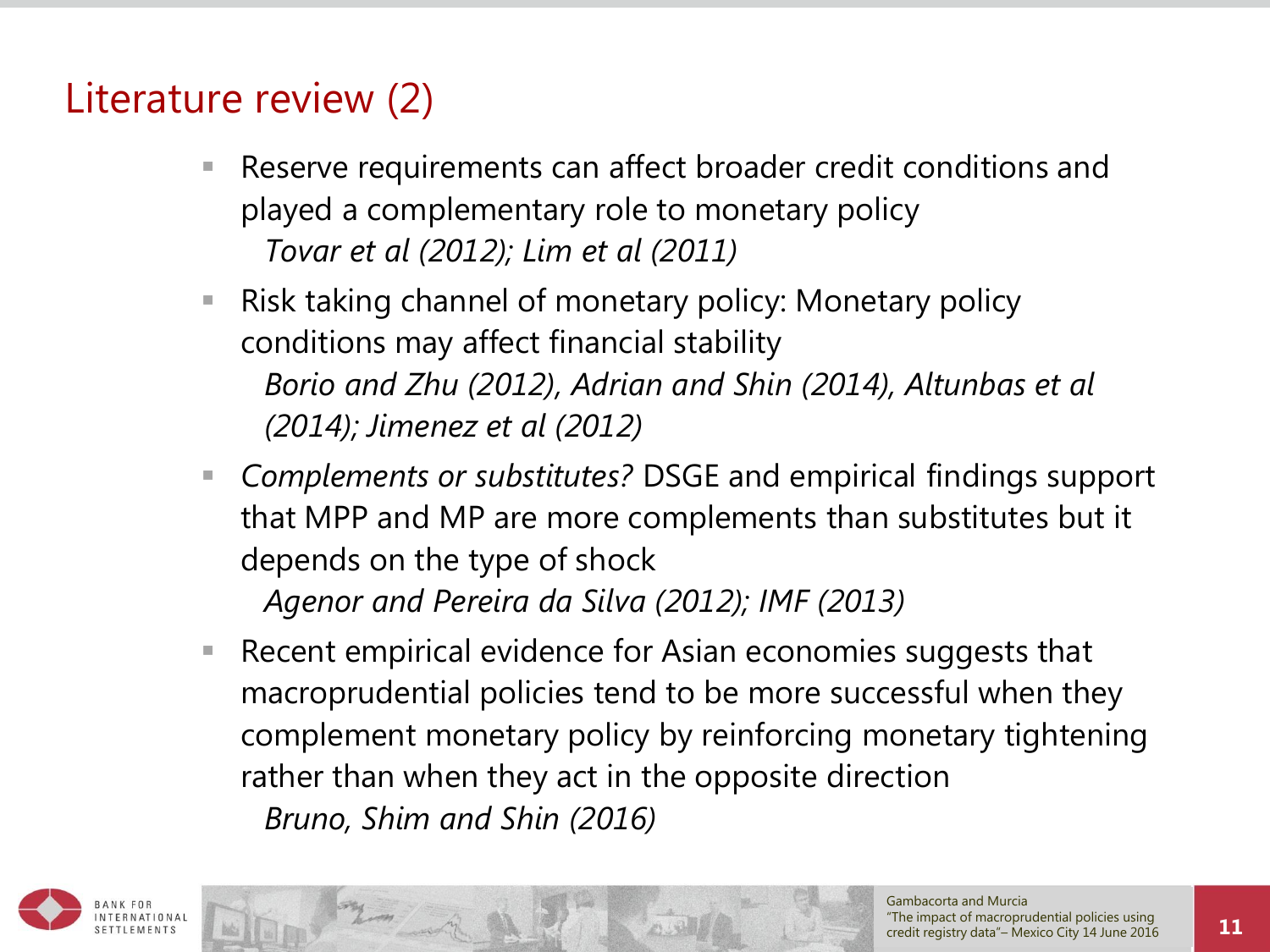# 1. Are macroprudential tools effective on lending?

 $\Delta Log \, Credit_{bft} = \delta_f + \beta \Delta$ Macro tool<sub>t−1</sub> +  $\gamma \Delta$ Macro tool<sub>t−1</sub> \*  $X_{bt-1}$  $+\mu$  controls<sub>bft</sub> +  $\theta_t$  +  $\varepsilon_{bft}$ 

where:

 $\Delta Log\ Credit_{bft}$  is the change in the logarithm of actual value of loans by bank *b* to debtor *f*

 $\Delta$ Macro tool<sub>t-1</sub> : tightening +1; 0 invariant; easing -1.

 $X_{bt-1}$  is a vector of bank specific characteristics (capital, liquidity, deposit ratio and size)

*controls<sub>bft</sub>* include macro variables and other bank and bank-debtor relationship characteristics

 $\delta_f$  are bank fixed effects

 $\theta_t$  are quarterly seasonal dummies

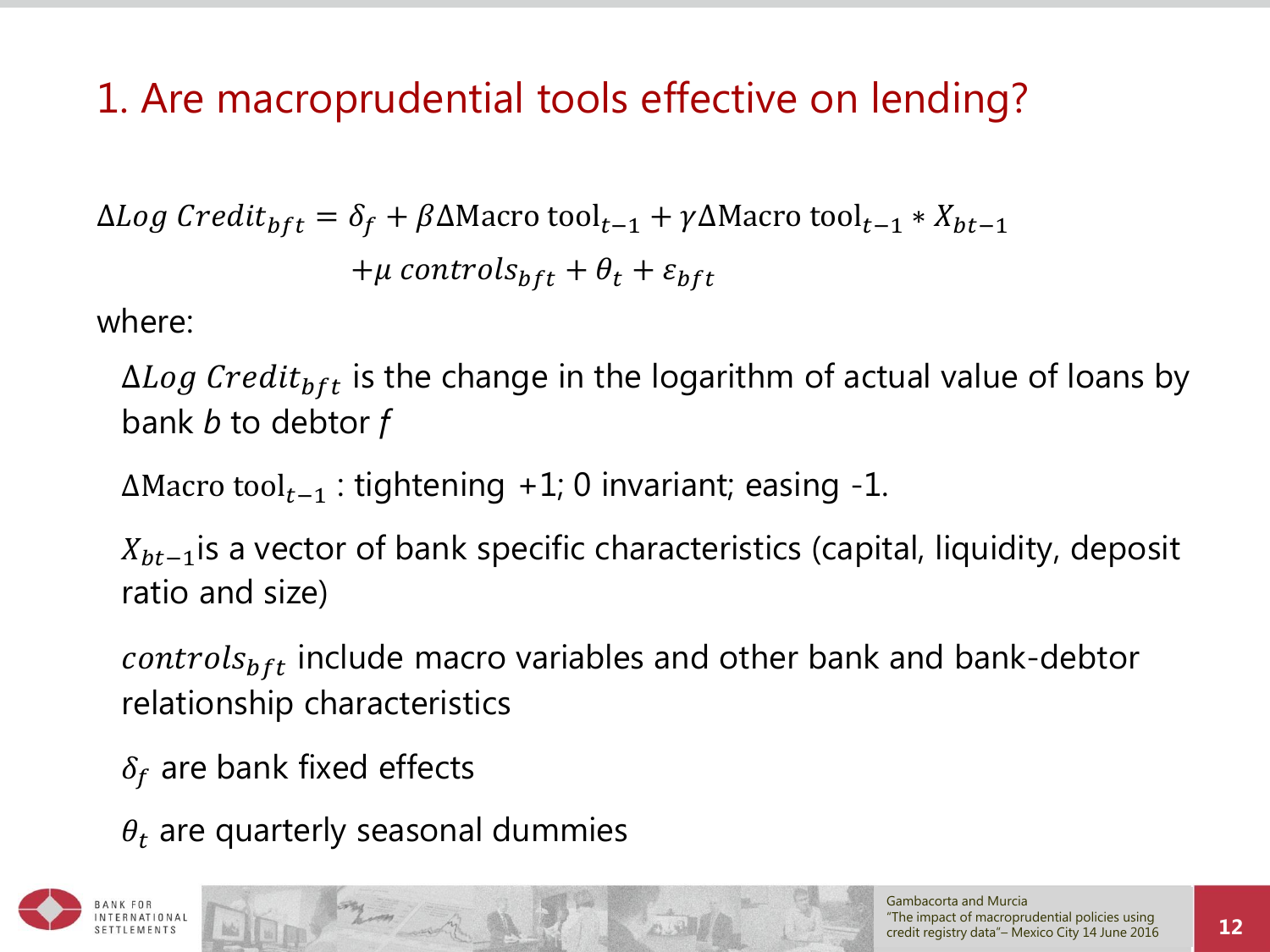# 2. Are macroprudential policies substitute or complements to monetary policy?

 $\Delta Log \; Credit_{bft} = \delta_f + \beta \Delta$ Macro tool<sub>t−1</sub> + γ $\Delta$ Macro tool<sub>t−1</sub> \*  $\Delta r_t$  +  $+\delta \Delta r_t + \mu$  controls<sub>bft</sub> +  $\theta_t$  +  $\varepsilon_{bft}$ 

#### The main test is on the significance of  $\gamma$

- Since  $\beta$ ,  $\delta$  are expected to be negative (both monetary and macroprudential policies tightening reduce bank lending), the effect of a change of one policy on the other will depend on the sign of the coefficient  $\gamma$
- Each policy will reinforce the other (ie the two policies are complements) if  $\gamma < 0$
- By contrast, if a macroprudential policy tightening reduces the effectiveness of a monetary policy tightening (ie the two policies are substitutes) and we should observe  $\gamma > 0$

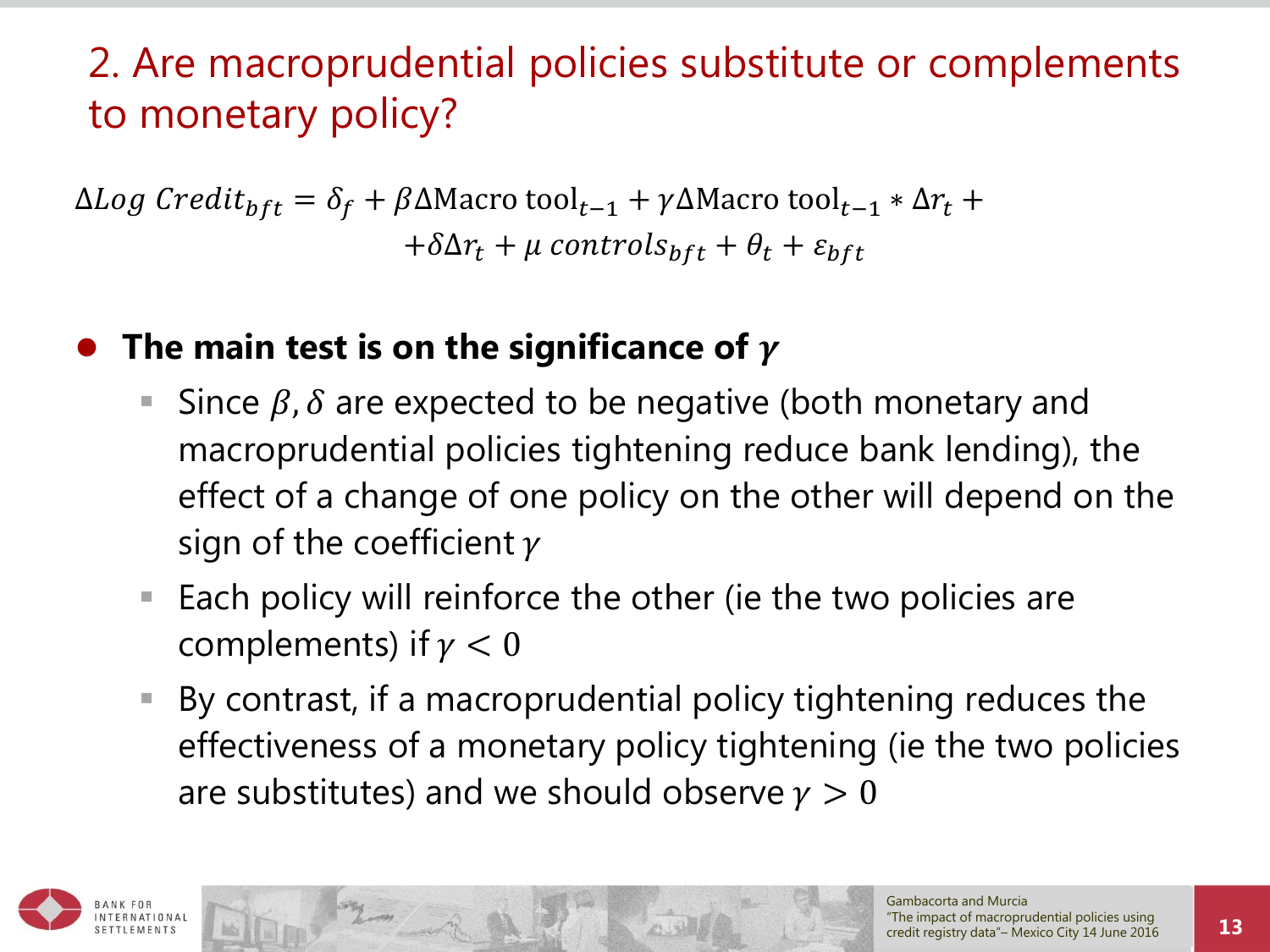# 3. Are macroprudential policies counter-cyclical?

 $\Delta Log \, Credit_{bft} = \delta_f + \beta \Delta M$ acro tool<sub>t−1</sub> +  $\lambda \Delta Log GDP_t$  +  $\eta\Delta Macro\ tool_{t-1} * \Delta LogGDP_t + \mu\ controls_{bft} + \theta_t + \varepsilon_{bft}$ 

#### **• The main test is on the significance of**  $\eta$

- Given the positive correlation between credit and the level of economic activity  $\lambda > 0$
- If macroprudential tools tends to smooth the cycle than the credit pro-cyclicality should be attenuated
- If  $\eta$  < 0 a macroprudential tool tightening would help to reduce credit pro-cyclicality

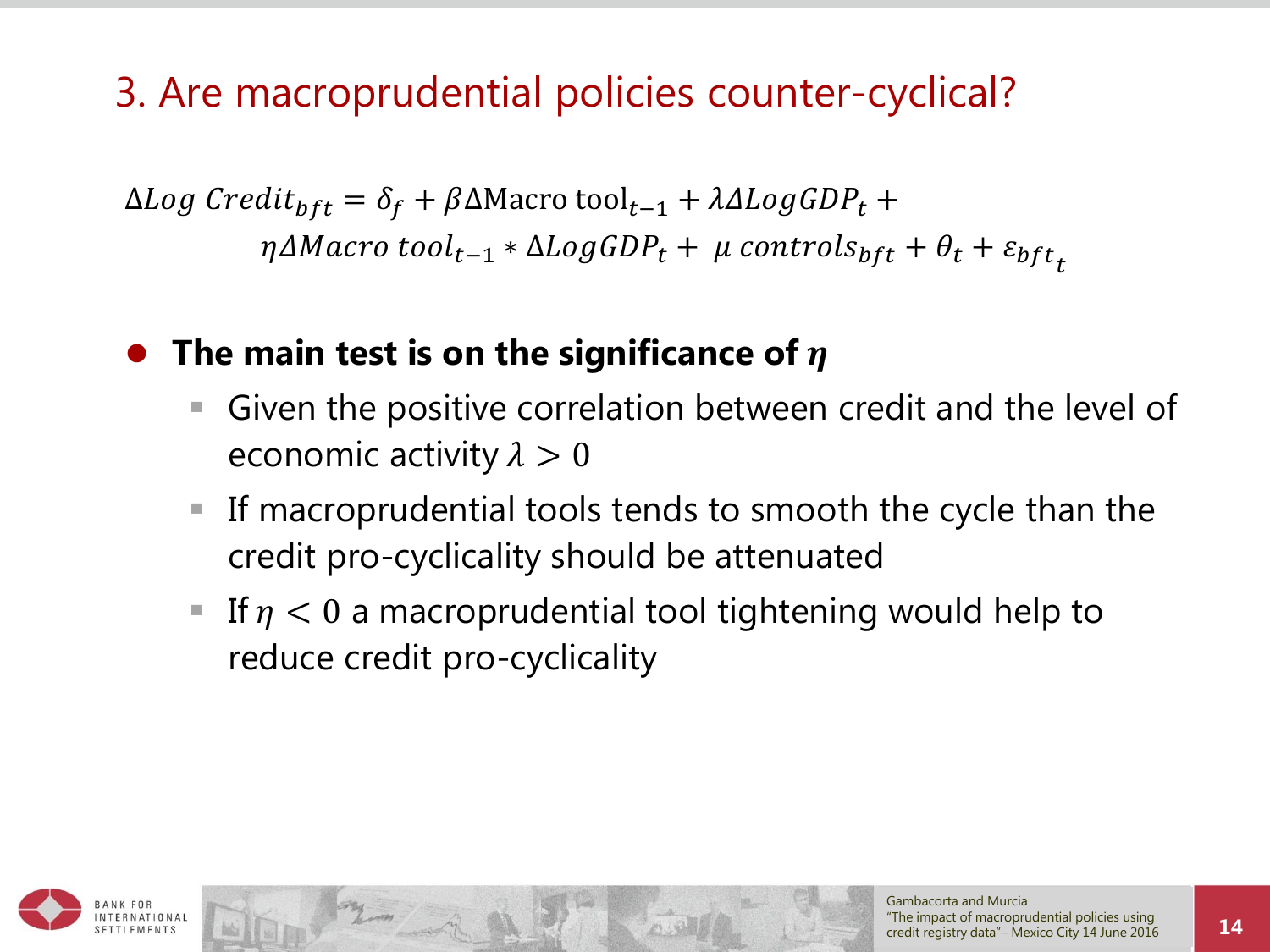# 4. Are macroprudential policies effective to limit bank risk?

- Ideally we should evaluate how macroprudential policies influence a bank's contribution to system-wide risk
- Such measure is not available for all countries (work in progress for Colombia and Mexico). In the analysis we have therefore considered a proxy for bank risk based on the quality of bank credit portfolio:

 $\Delta Log NPL_{bft} = \delta_f + \beta \Delta M$ acro tool<sub>t-1</sub> +  $\mu$  controls<sub>bft</sub> +  $\theta_t$  +  $\varepsilon_{bft}$ where:

 $\Delta Log~NPL_{bft}$  is the change in the logarithm of actual value of non-performing loans by bank *b* to debtor *f*

 Results are complemented with evidence obtained using more refined analysis by country teams

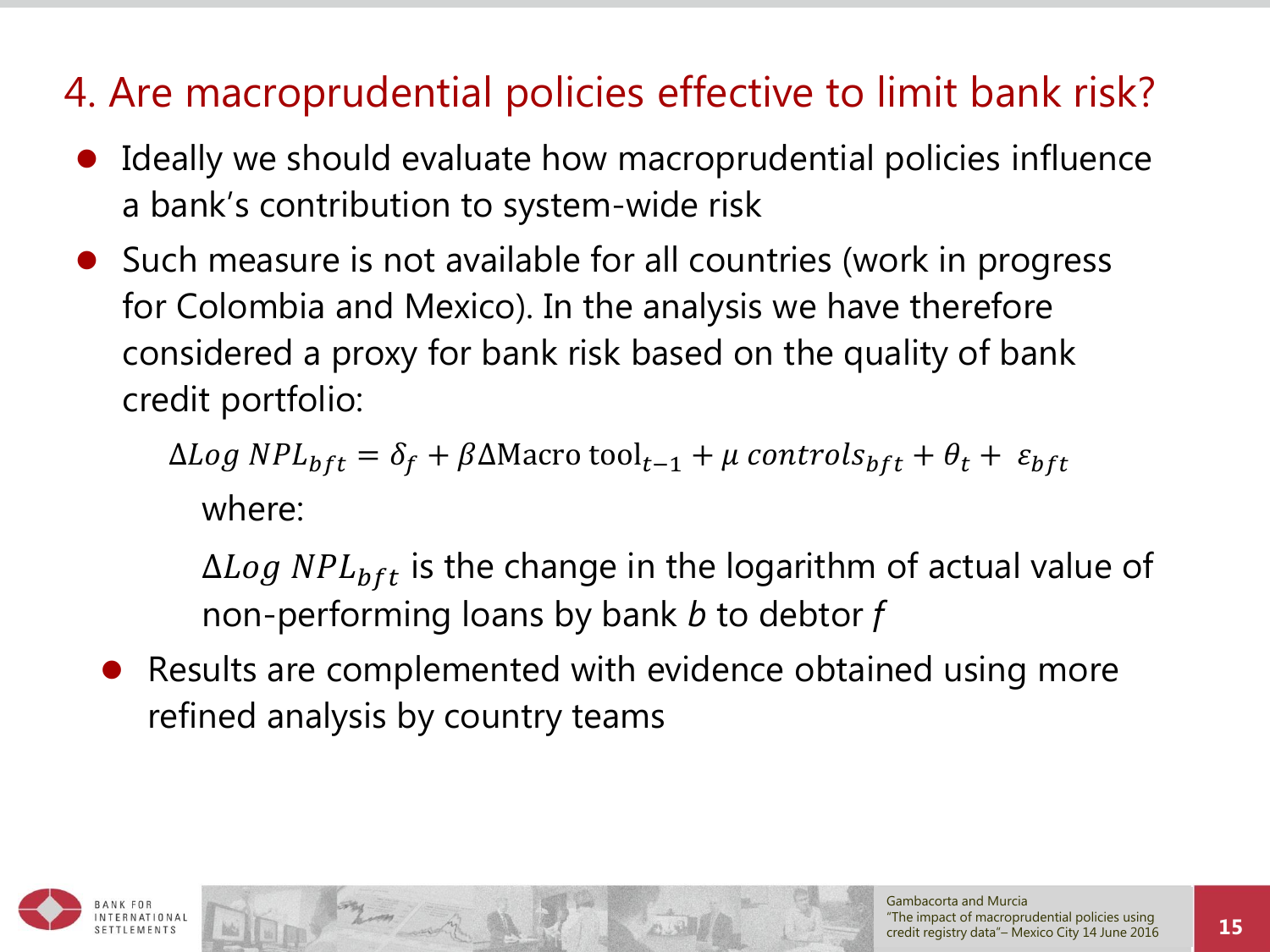#### Meta-analysis techniques

- Results at the country level are not perfectly comparable because they refer to different macroprudential tools
- **Meta-analysis techniques** to summarize the results. This approach is very helpful when studies are not perfectly comparable but evaluate the same or a closely related question (Buch and Goldberg (2014; 2016) and Arnold et al (2014))
	- $\blacksquare$  Each observation is related to the evaluation of a macroprudential policy on a specific dimension (ie credit growth, bank risk indicator)
	- **Random effects methodology** in which the objective is to try to model the unexplained heterogeneity of effects
	- **Meta-regressions** to identify some variables that help to explain the differences among the coefficients reported by country groups

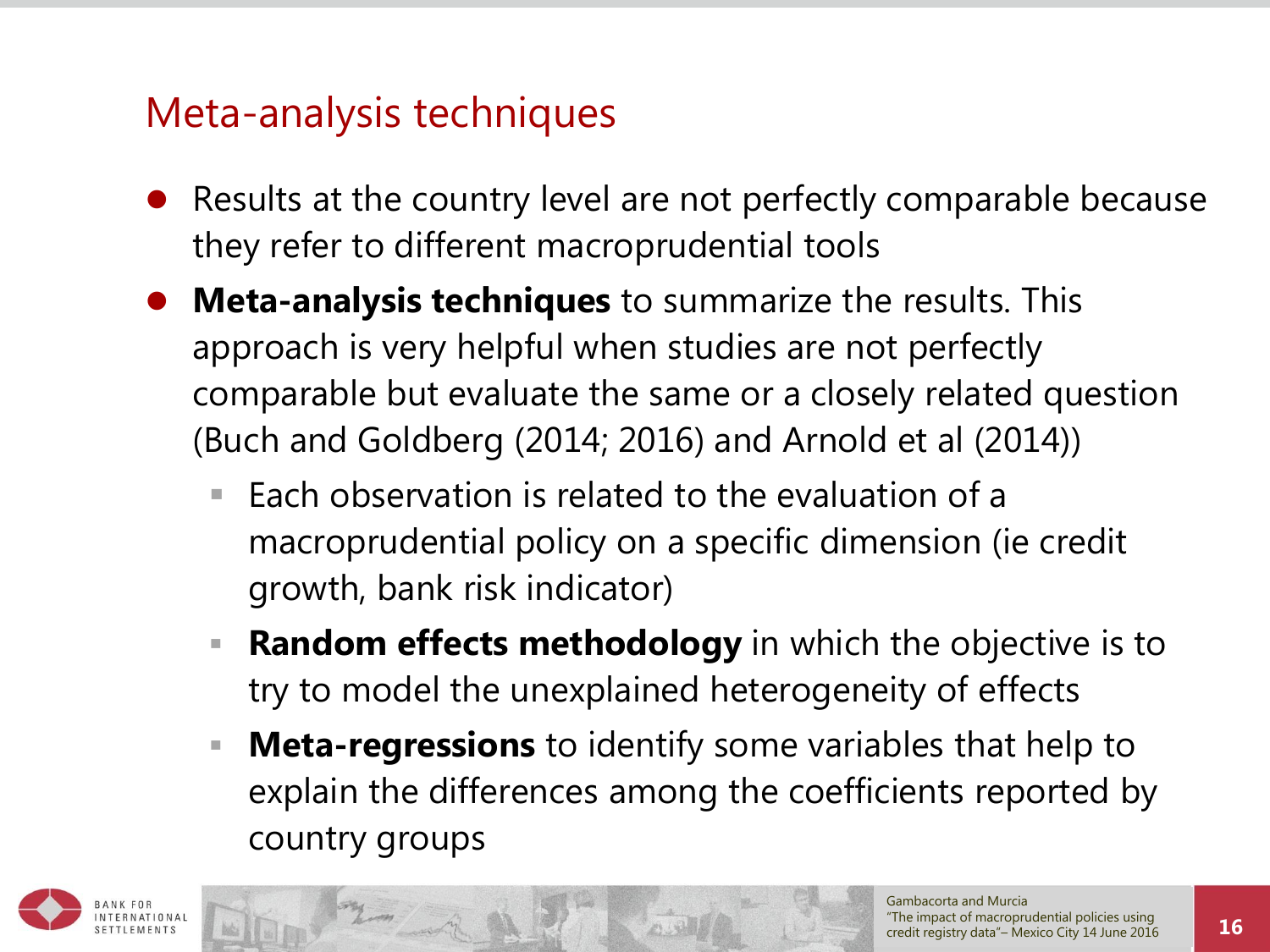# Data issues

- Lending to firms. Colombia also analysis for households
- Definition of  $\Delta Macro\ tool_{t-1}$  as in Cerutti et al (2015), Altunbas, Binici and Gambacorta (2016); Akinci and Olmstead-Rumsey (2015); Buch and Goldberg (2016))
	- $-$  +1 if the MPP tool has been tightened in a given quarter
	- $-1$  if it has been eased
	- 0 if no change occurs

Pros and cons: Not weight for the intensity/simplify comparison

- The macroprudential policies are different but can be grouped in two categories (Claessens, 2013):
	- *1. Capital based* are intended to increase the financial sector's resilience
	- *2. Cyclical* if they are more focused on dampening the cycle
	- Analysis in the short term (up to year in the pipeline)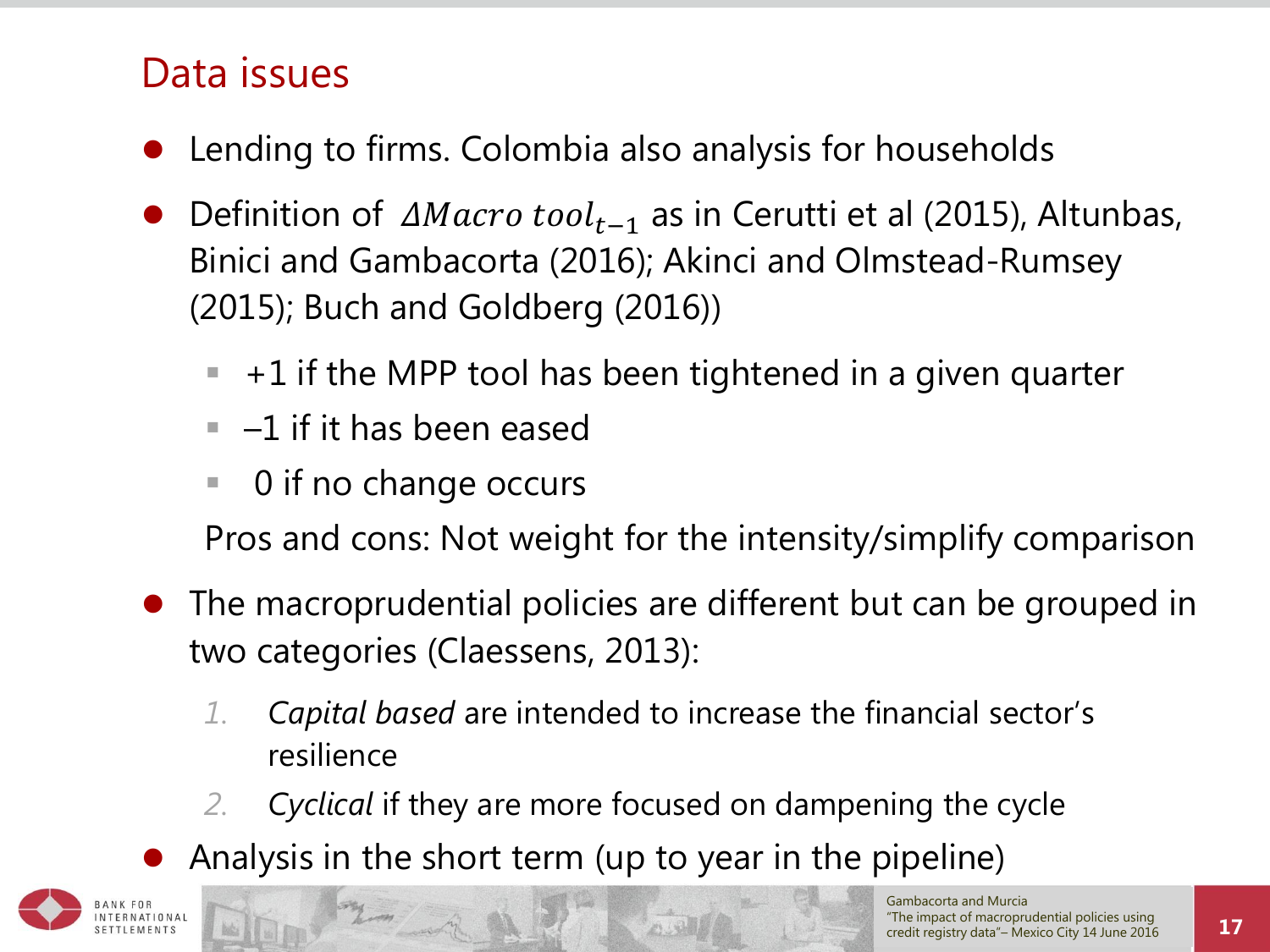# 1. Effects of macroprudential policies on lending

- The range of the calculated mean effect among estimations is significantly **negative** for policies that were used for countercyclical purposes (*cyclical*)
- We find that a tightening in countercyclical macroprudential policy is associated with a reduction in credit growth of 3-12% (need to be complemented with elasticities)
- We do find that prudential policies aimed at raising additional buffers through capital requirements or provisioning (*capital base*) have less effect on credit growth (to be checked)
- We confirmed the results with meta-regressions
- The results are in line with findings in country papers

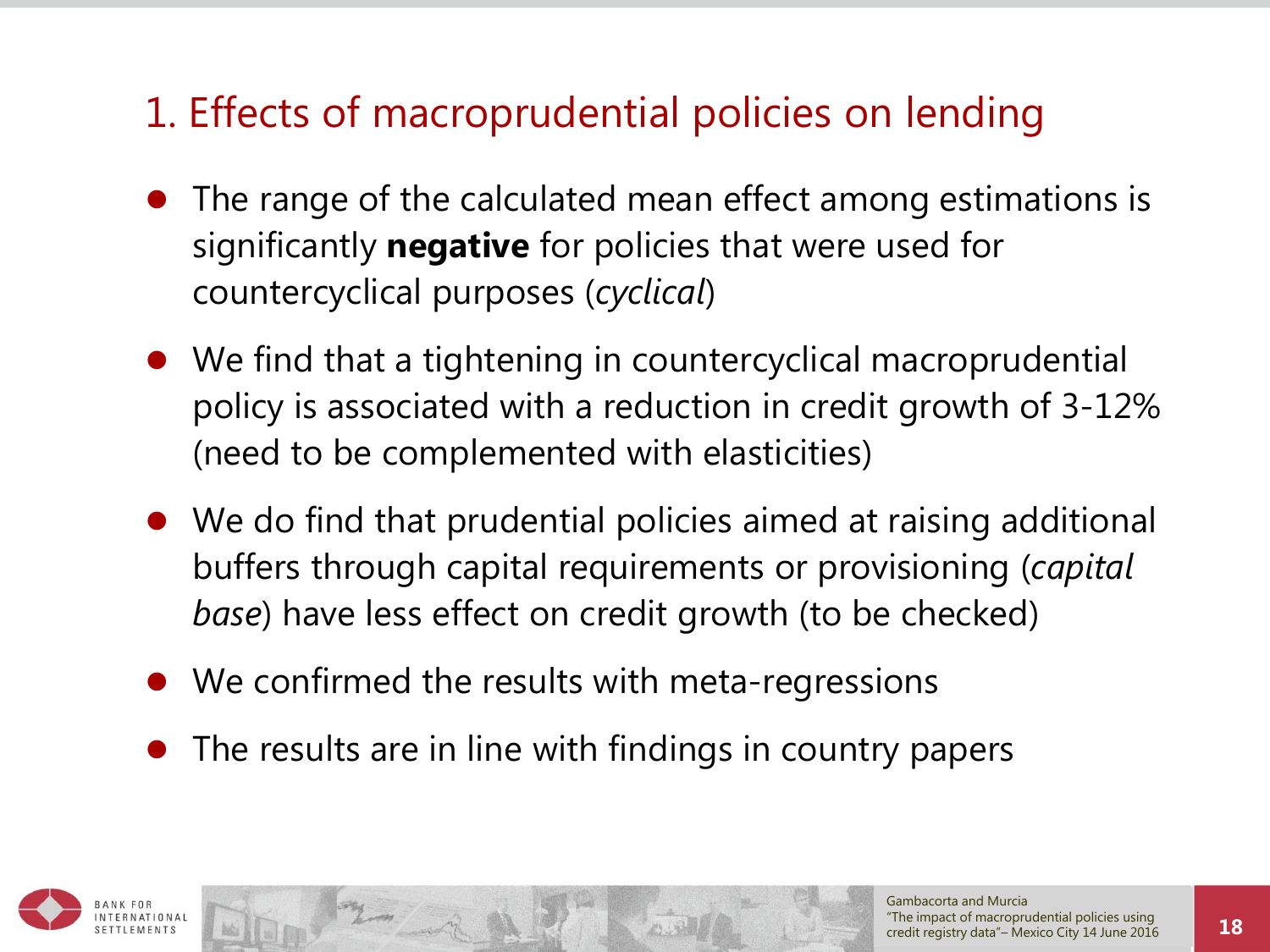# Meta-analysis of estimated coefficient of MPP on credit growth

|                                   | Eq.1     | Eq.1<br>cyclical | Eq1<br><b>Capital</b> | Eq.2     | Eq.2<br>cyclical | Eq.2<br><b>Capital</b> | Eq.3     | Eq.3<br>cyclical | Eq.3<br><b>Capital</b> | <b>ALL</b> | <b>ALL</b><br>cyclical | <b>ALL</b><br><b>Capital</b> |
|-----------------------------------|----------|------------------|-----------------------|----------|------------------|------------------------|----------|------------------|------------------------|------------|------------------------|------------------------------|
| Q                                 | $97***$  | $6.85***$        | 3.75                  | 7080***  | 4317***          | 911***                 | 5081***  | 1500***          | $511***$               | 14475***   | 7703***                | 1563***                      |
| DF                                | 13       | 6                | 6                     | 13       | 6                | $6\phantom{.}6$        | 12       | 6                | 6                      | 40         | 20                     | 19                           |
| $I^2$ (%)                         | 86.6     | 12.3             | 0.3                   | 99.8     | 99.9             | 99.3                   | 99.8     | 99.6             | 99.1                   | 99.7       | 99.7                   | 98.8                         |
| $\tau^2$                          | 0.0101   | 0.0002           | 0.000                 | 0.0031   | 0.0067           | 0.0009                 | 0.0064   | 0.0030           | 0.0030                 | 0.0042     | 0.0049                 | 0.0011                       |
| <b>Random</b><br>-effects<br>mean | $-0.002$ | $-0.031***$      | $-0.01$               | $-0.004$ | $-0.096***$      | $-0.007$               | $-0.029$ | $-0.115***$      | $-0.003$               | $-0.012$   | $-0.088***$            | $-0.009$                     |

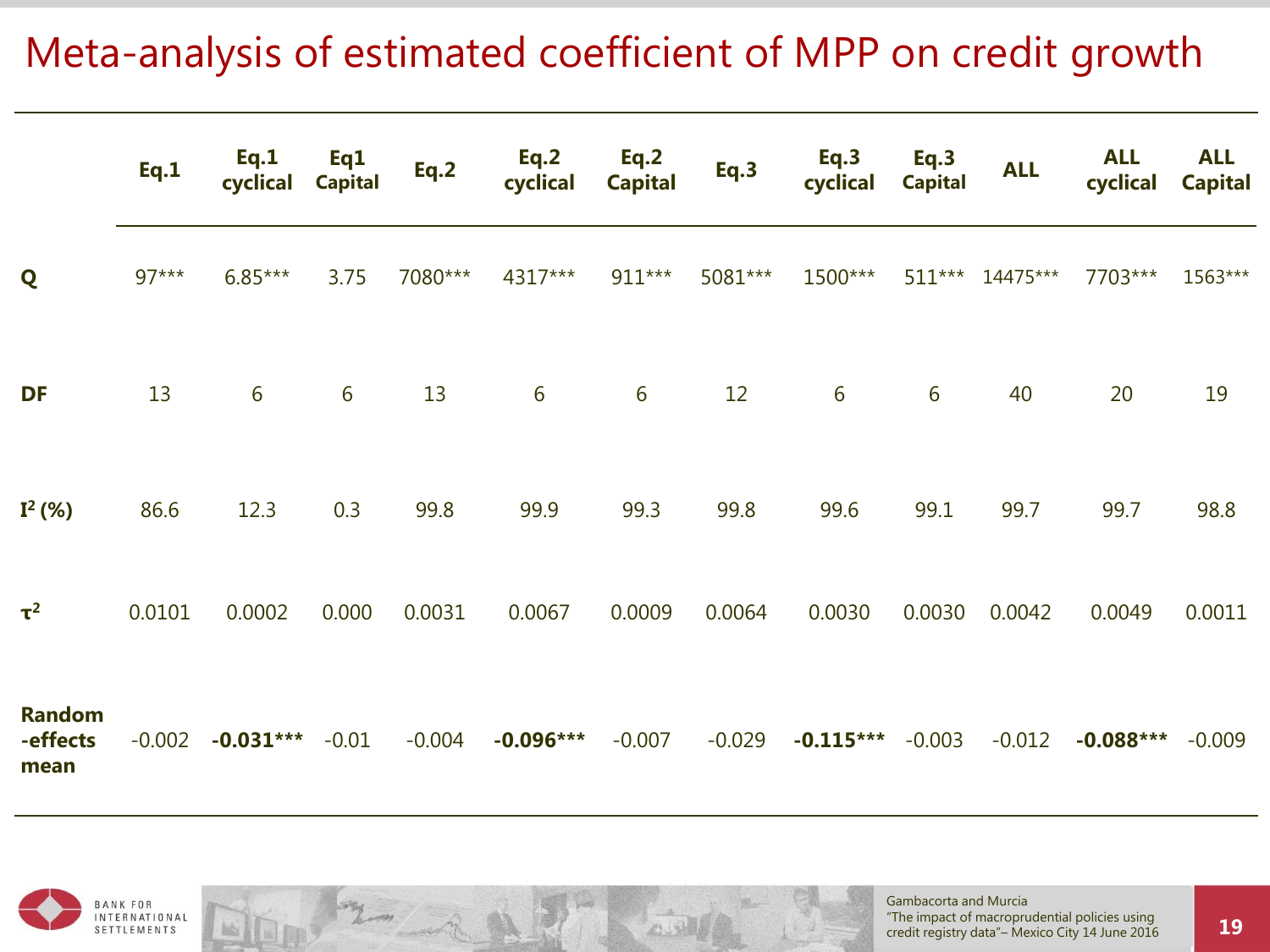# Heterogeneity in effects of macroprudential policies on credit

| <b>Explanatory</b><br>variables:                   | Dependent variable: Estimated effect of macroprudential policy on credit growth |                       |                        |                        |                       |                        |                        |                          |  |  |
|----------------------------------------------------|---------------------------------------------------------------------------------|-----------------------|------------------------|------------------------|-----------------------|------------------------|------------------------|--------------------------|--|--|
|                                                    | Eq 1                                                                            | Eq 1                  | Eq $2$                 | Eq $2$                 | Eq <sub>3</sub>       | Eq <sub>3</sub>        | <b>ALL</b>             | <b>ALL</b>               |  |  |
| <b>Cyclical MP</b>                                 | $-0.1421*$<br>(0.074)                                                           | $-0.139*$<br>(0.0652) | $-0.40***$<br>(0.1009) | $-0.416**$<br>(0.1210) | $-0.29***$<br>(0.072) | $-0.32***$<br>(0.0694) | $-0.28***$<br>(0.0485) | $-0.299***$<br>(0.04928) |  |  |
| <b>Capital MP</b>                                  | $-0.1045$<br>(0.074)                                                            | $-0.1039$<br>(0.0652) | $-0.291**$<br>(0.1060) | $-0.280*$<br>(0.1210)  | $-0.134*$<br>(0.0720) | $-0.116$<br>(0.0694)   | $-0.17***$<br>(0.0486) | $-0.164***$<br>(0.04928) |  |  |
| <b>Country effects</b>                             | <b>No</b>                                                                       | <b>Yes</b>            | <b>No</b>              | Yes                    | <b>No</b>             | Yes                    | <b>No</b>              | Yes                      |  |  |
| Adjusted $\mathbf{R}^2$<br>(percent)               | 18.8                                                                            | 23.3                  | 52.7                   | 36.9                   | 59                    | 62.9                   | 47.6                   | 50.2                     |  |  |
| Joint test for<br>significance of<br>all variables | 1.89                                                                            | 1.24                  | $8.01***$              | 2.22                   | 8.78***               | $5.92**$               | 17.19***               | $6.96***$                |  |  |
| <b>Number of</b><br>observations                   | 14                                                                              | 14                    | 14                     | 14                     | 13                    | 13                     | 41                     | 41                       |  |  |

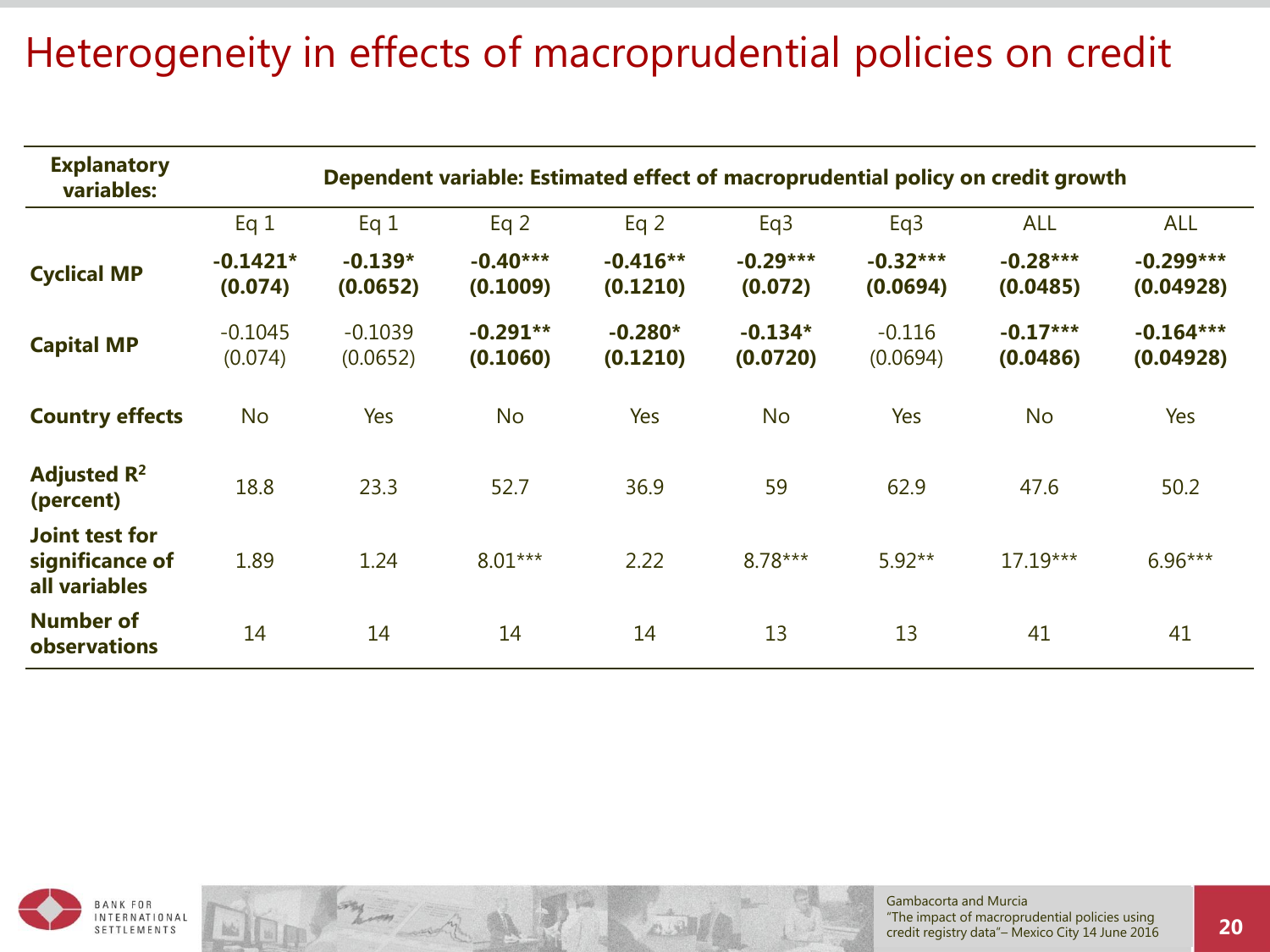#### Bank-specific characteristics

- Parallel with bank lending channel literature: size, liquidity, bank capital and funding composition
- Size and liquidity are in general not statistically significant
- There is evidence that lending reacts differently for banks with a different level of risk and capitalisation (Brazil and Colombia)
- The relatively low importance on this characteristics can be explained by the fact that capital and liquidity ratios tend to be high in Latin American countries (difference with respect to target? Possibility to explore).
- Funding composition turned out to be highly relevant
- Why?

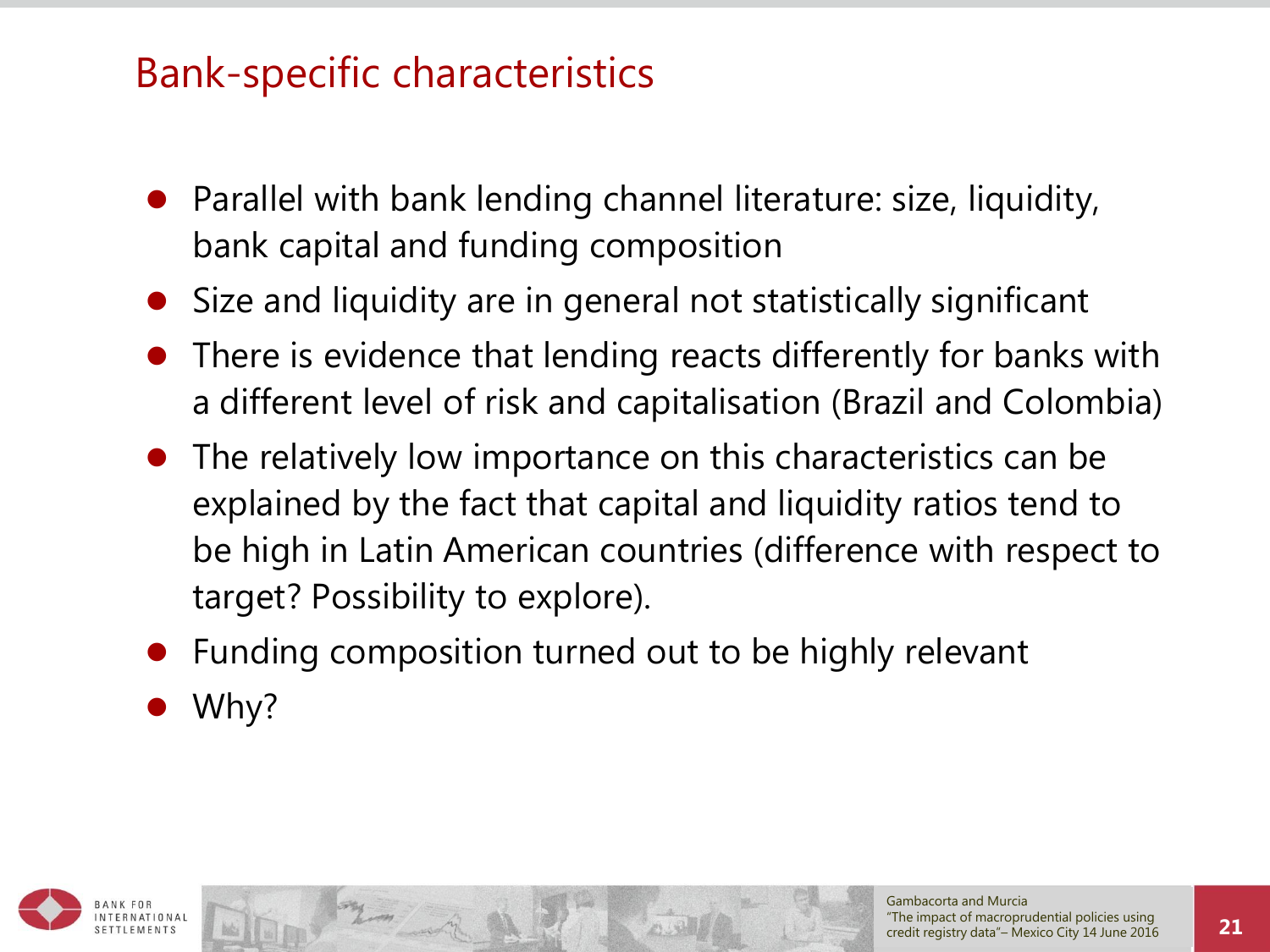# Why is bank funding composition important?

- Analysis of MPPs during the global financial crisis
- Banks that have a large deposit base will adjust their deposit rates to a lesser degree (and less quickly) than do banks whose liabilities mainly comprise variable-rate bonds that are directly affected by market movements (Berlin and Mester (1999)).
- Our result accords with the fact that a key transmission channel of the crisis was the dislocation in bank funding markets (Amiti, Mc Guire and Weinstein et al (2016), Gambacorta and Marques (2011))
- IBRN results: spillovers of interbank exposure limits through foreign bank affiliates differ in degree across banks not only in relation to banks' illiquid asset shares but also with respect to deposit shares, and internal capital market positions with their parent banks (Buch and Goldberg, 2016)

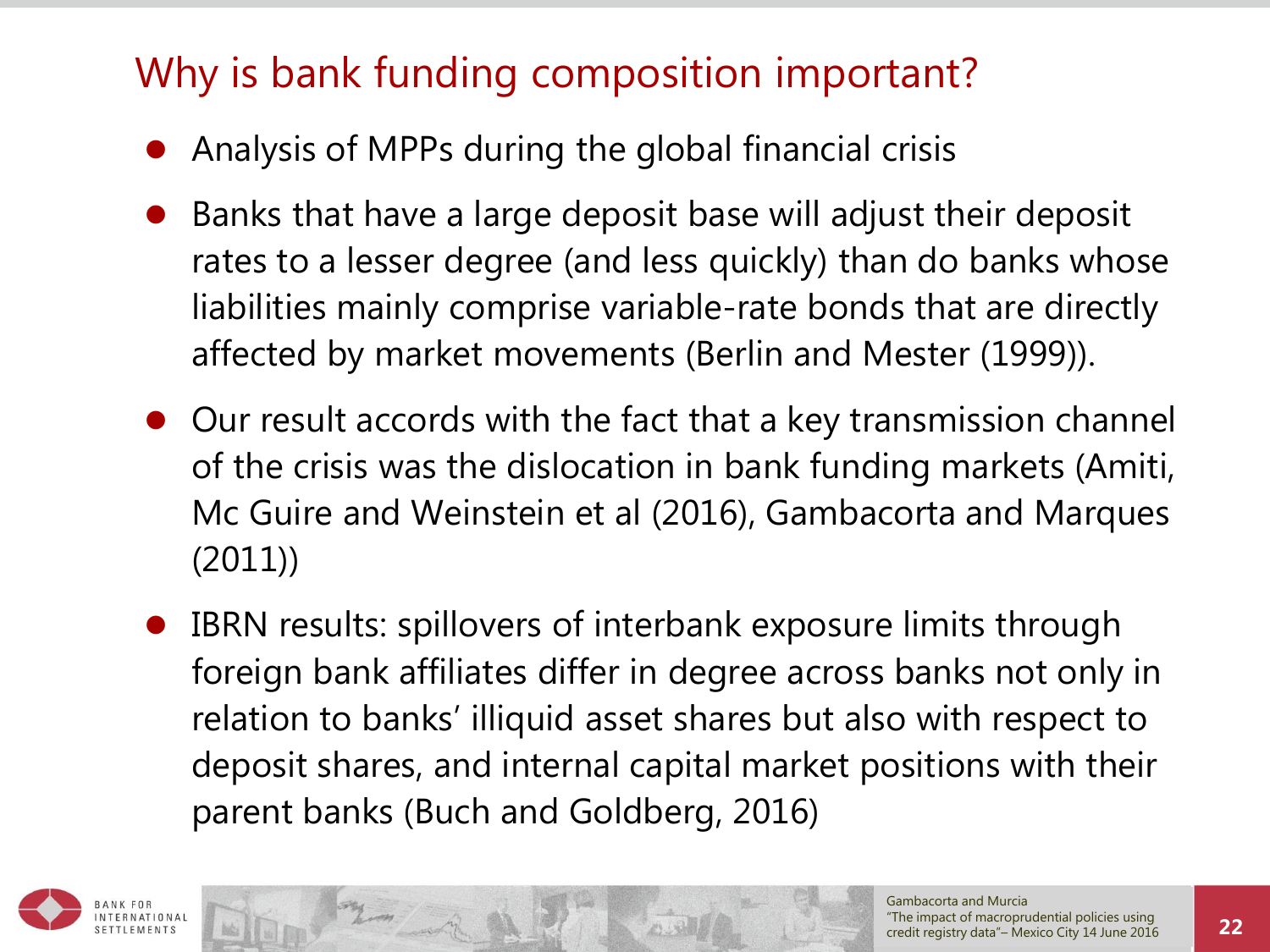# 2. Interaction of monetary and macroprudential policies

- We find that macroprudential policies that are used as complements of monetary policy have larger negative effects on credit growth than other types of measure
- The level of complementarity between monetary and macroprudential policies is conditioned to the types of policy that are implemented
	- Policies with countercyclical objectives (*cyclical*) tend to be positively associated with the probability of exhibiting complementarity with monetary policy.
	- In contrast, policies that affect capital levels (*structural*) do not exhibit such an effect

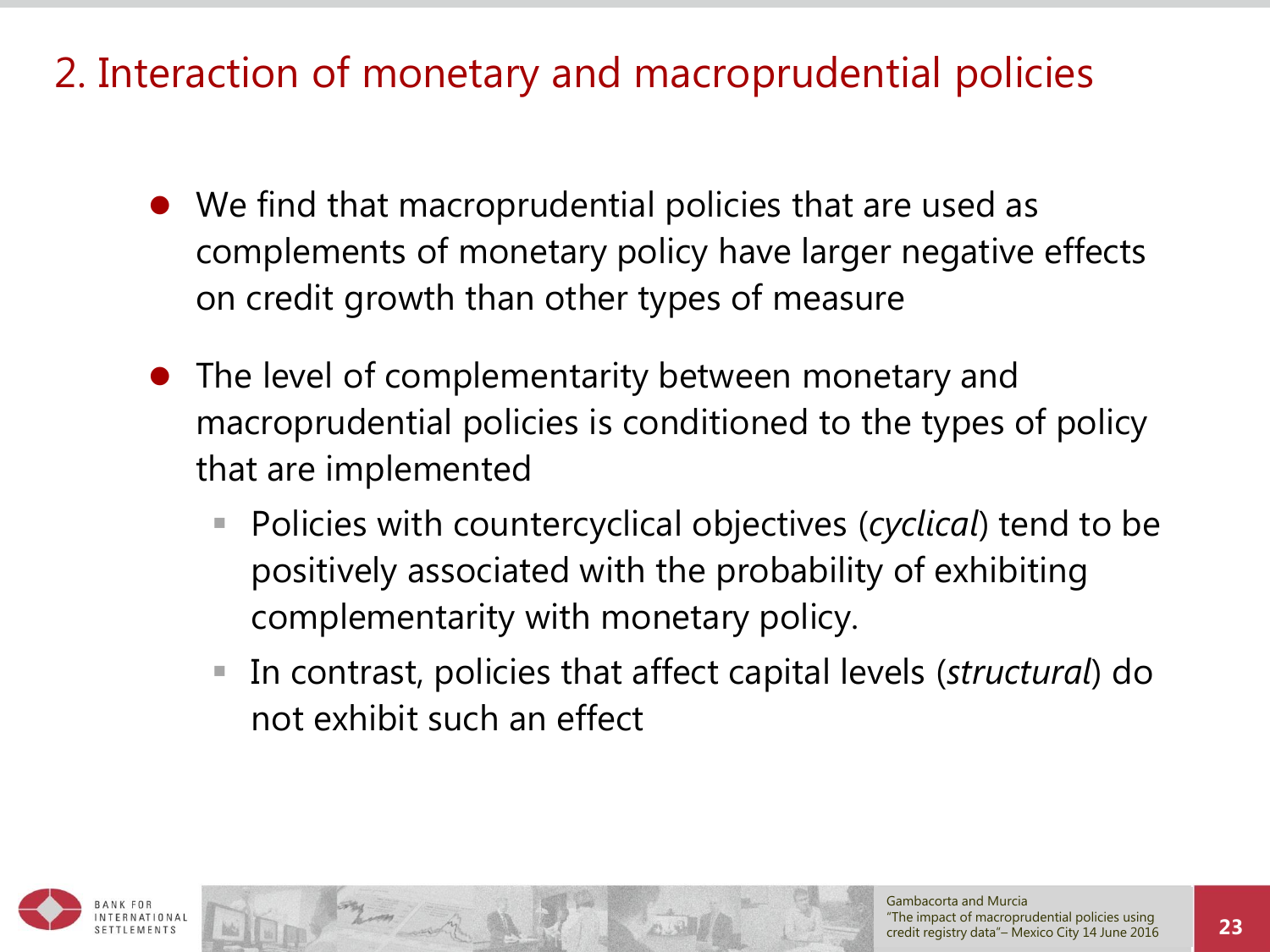# Effects on credit growth of the MPPs that are used in conjunction with monetary policy

| <b>Explanatory variables:</b>                      | Dependent variable: Estimated effect of macroprudential policy on credit growth |                        |                         |                        |                         |                        |                        |                          |
|----------------------------------------------------|---------------------------------------------------------------------------------|------------------------|-------------------------|------------------------|-------------------------|------------------------|------------------------|--------------------------|
|                                                    | Eq 1                                                                            | Eq 1                   | Eq <sub>2</sub>         | Eq $2$                 | Eq <sub>3</sub>         | Eq3                    | <b>ALL</b>             | <b>ALL</b>               |
| <b>Cyclical MPs</b>                                | $-0.1421*$<br>(0.074)                                                           | $-0.1393*$<br>(0.0652) | $-0.3485**$<br>(0.1223) | $-0.2574*$<br>(0.1187) | $-0.2412**$<br>(0.0768) | $-0.272**$<br>(0.0847) | $-0.26***$<br>(0.064)  | $-0.236***$<br>(0.058)   |
| <b>Capital MPs</b>                                 | $-0.1045$<br>(0.074)                                                            | $-0.1039$<br>(0.0652)  | $-0.2723**$<br>(0.1050) | $-0.2061*$<br>(0.1012) | $-0.1133$<br>(0.0704)   | $-0.1017$<br>(0.07041) | $-0.124***$<br>(0.049) | $-0.104**$<br>(0.0439)   |
| <b>Complementarity with</b><br>monetary policy     |                                                                                 |                        | $-0.0746$<br>(0.0960)   | $-0.2330*$<br>(0.1034) |                         |                        | $-0.1235*$<br>(0.0705) | $-0.255***$<br>(0.06647) |
| <b>Business cycle</b><br>relationship              |                                                                                 |                        |                         |                        | $-0.07314$<br>(0.0575)  | $-0.0548$<br>(0.0600)  | 0.0713<br>(0.0684)     | $-0.1387*$<br>(0.0724)   |
| <b>Country effects</b>                             | <b>No</b>                                                                       | Yes                    | <b>No</b>               | Yes                    | <b>No</b>               | Yes                    | <b>No</b>              | Yes                      |
| Adjusted $R^2$ (percent)                           | 18.8                                                                            | 23.3                   | 51.4                    | 60.7                   | 61.1                    | 62.0                   | 53.4                   | 67.5                     |
| Joint test for<br>significance of all<br>variables | 1.89                                                                            | 1.24                   | $5.42**$                | $3.75*$                | $7.09***$               | $4.8**$                | $8.84***$              | $9.63***$                |
| <b>Number of</b><br>observations                   | 14                                                                              | 14                     | 14                      | 14                     | 13                      | 13                     | 39                     | 39                       |

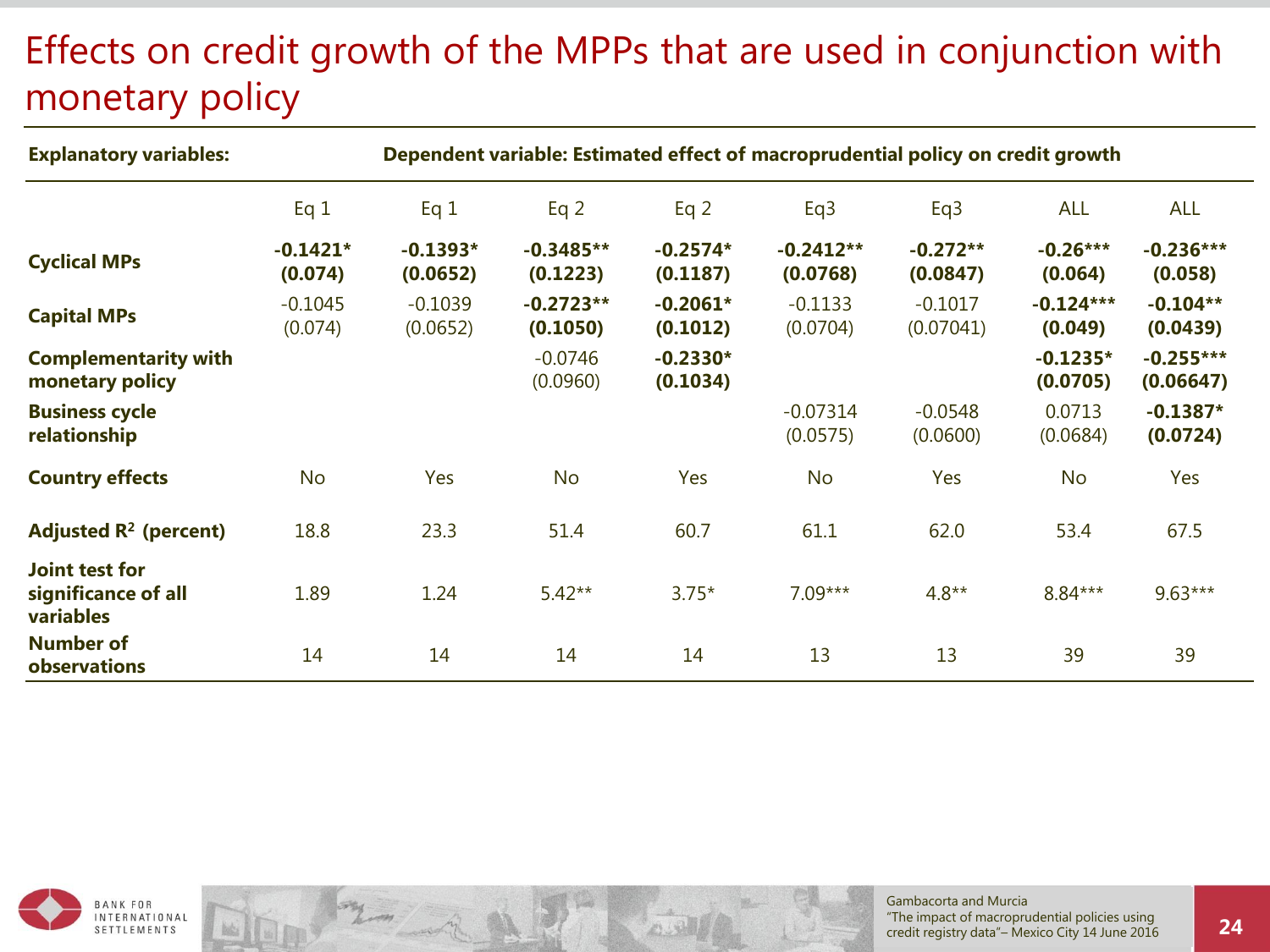3. Interaction of macroprudential policies with the business cycle

- We find a positive relationship between the policies that are used in a countercyclical way with respect to the business cycle and the probability that the policy is used as a complement of monetary policy.
- In other words, policies that help to reduce the procyclicality of credit tend to be complements of monetary policy.
- The results are also in line with findings in country papers (Brazil and Colombia).

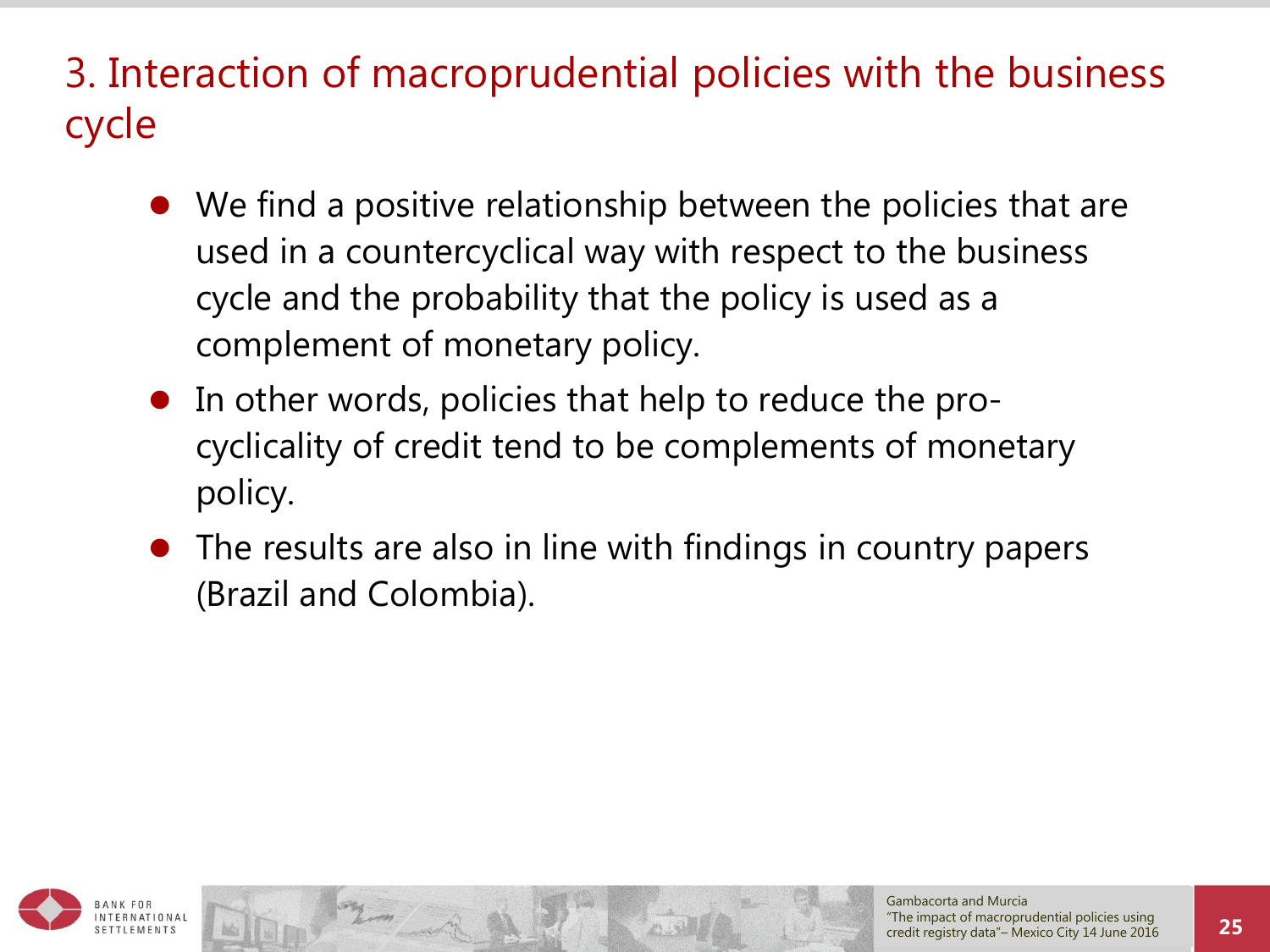#### Probit model on the complementarity between monetary and macroprudential policies

| <b>Explanatory variables</b>         | Dependent variable: Probability of complementarity between macroprudential and monetary policy |                       |                       |                      |                    |                      |  |
|--------------------------------------|------------------------------------------------------------------------------------------------|-----------------------|-----------------------|----------------------|--------------------|----------------------|--|
|                                      |                                                                                                | $\rm II$              | $\rm III$             | IV                   | V                  | VI                   |  |
| <b>Cyclical MPs</b>                  | $0.75***$<br>(0.3398)                                                                          | $0.6818*$<br>(0.3265) |                       |                      | 0.5060<br>(0.3987) | 0.2142<br>(0.3804)   |  |
| <b>Capital MPs</b>                   | 0.25<br>(0.3398)                                                                               | 0.3181<br>(0.3265)    |                       |                      | 0.1445<br>(0.3645) | 0.2142<br>(0.2994)   |  |
| <b>Business cycle relationship</b>   |                                                                                                |                       | $0.55***$<br>(0.2006) | $0.647**$<br>(0.199) | 0.3493<br>(0.2969) | $0.5714*$<br>(0.292) |  |
| <b>Country effects</b>               | <b>No</b>                                                                                      | Yes                   | <b>No</b>             | Yes                  | <b>No</b>          | Yes                  |  |
| Adjusted $R^2$ (percent)             | 24.9                                                                                           | 36.5                  | 22.34                 | 58.4                 | 23.43              | 49.2                 |  |
| <b>Joint test for all covariates</b> | $3.16*$                                                                                        | 2.49                  | $4.45*$               | $5.20**$             | 2.3                | $2.93*$              |  |
| <b>Number of observations</b>        | 14                                                                                             | 14                    | 13                    | 13                   | 13                 | 13                   |  |

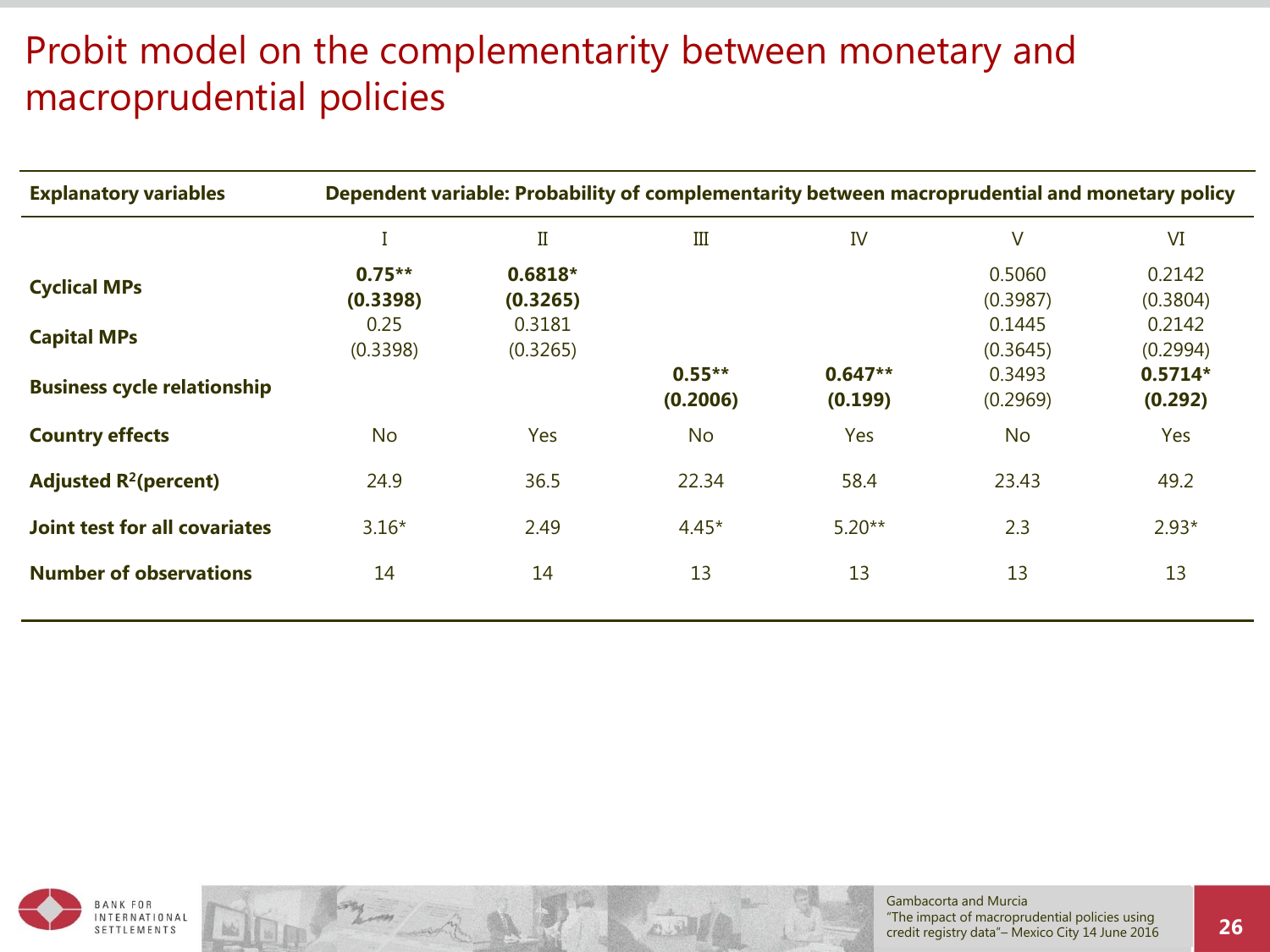# 4. The effects of macroprudential policies on bank risk

- 3 countries (Argentina, Colombia and Mexico) estimated the coefficients for the proposed equation 4 that evaluate the impact of MPP on a proxy for bank risk given by the growth of non performing loans
- Prudential policies have significant effects on bank risk
	- this result is driven mainly by policies aimed at increasing the banking sector's resilience: the ranges of expected effects using random meta-analysis are clearly negative only for this type of policy
	- By contrast, we find no evidence that policies with a countercyclical aim (*cyclical*)

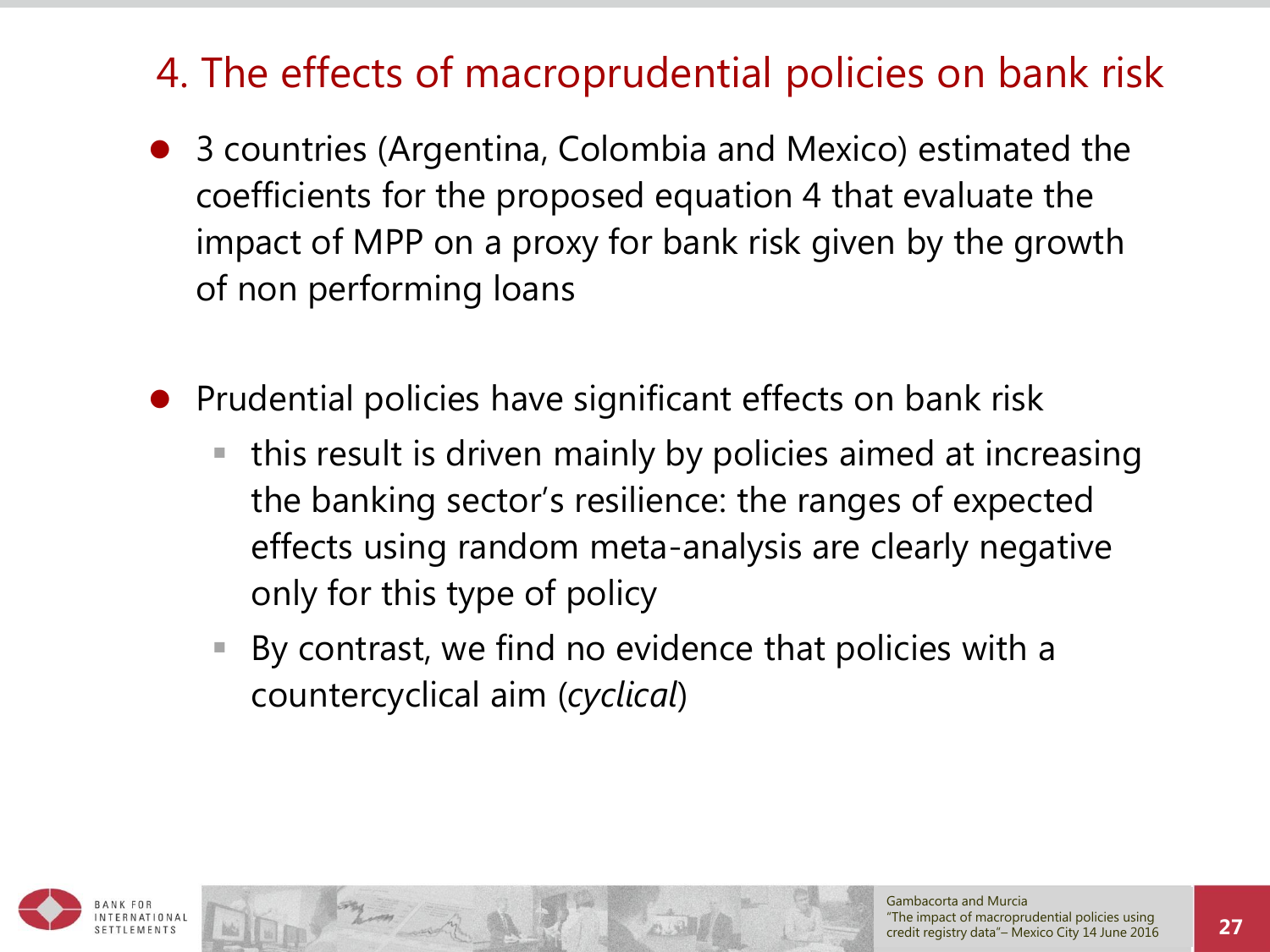#### Meta-analysis of estimated coefficient of the effect of macroprudential policies on bank risk

|                           | <b>All equations</b> | <b>Cyclical MPs</b> | <b>Capital MPs</b>   |
|---------------------------|----------------------|---------------------|----------------------|
| Q(1)                      | 2705***              | 1895***             | 389***               |
| <b>Degrees of freedom</b> | 11                   | 5                   | 5                    |
| I <sup>2</sup>            | 99.6%                | 99.7%               | 98.7%                |
| $\tau^2$                  | 0.0010               | 0.0010              | 0.0006               |
| <b>Random-effect mean</b> | $-0.020**$           | $-0.010$            | $-0.039***$          |
| 95% confidence interval   | $-0.038$ to $-0.002$ | $-0.035$ to $0.015$ | $-0.060$ to $-0.017$ |

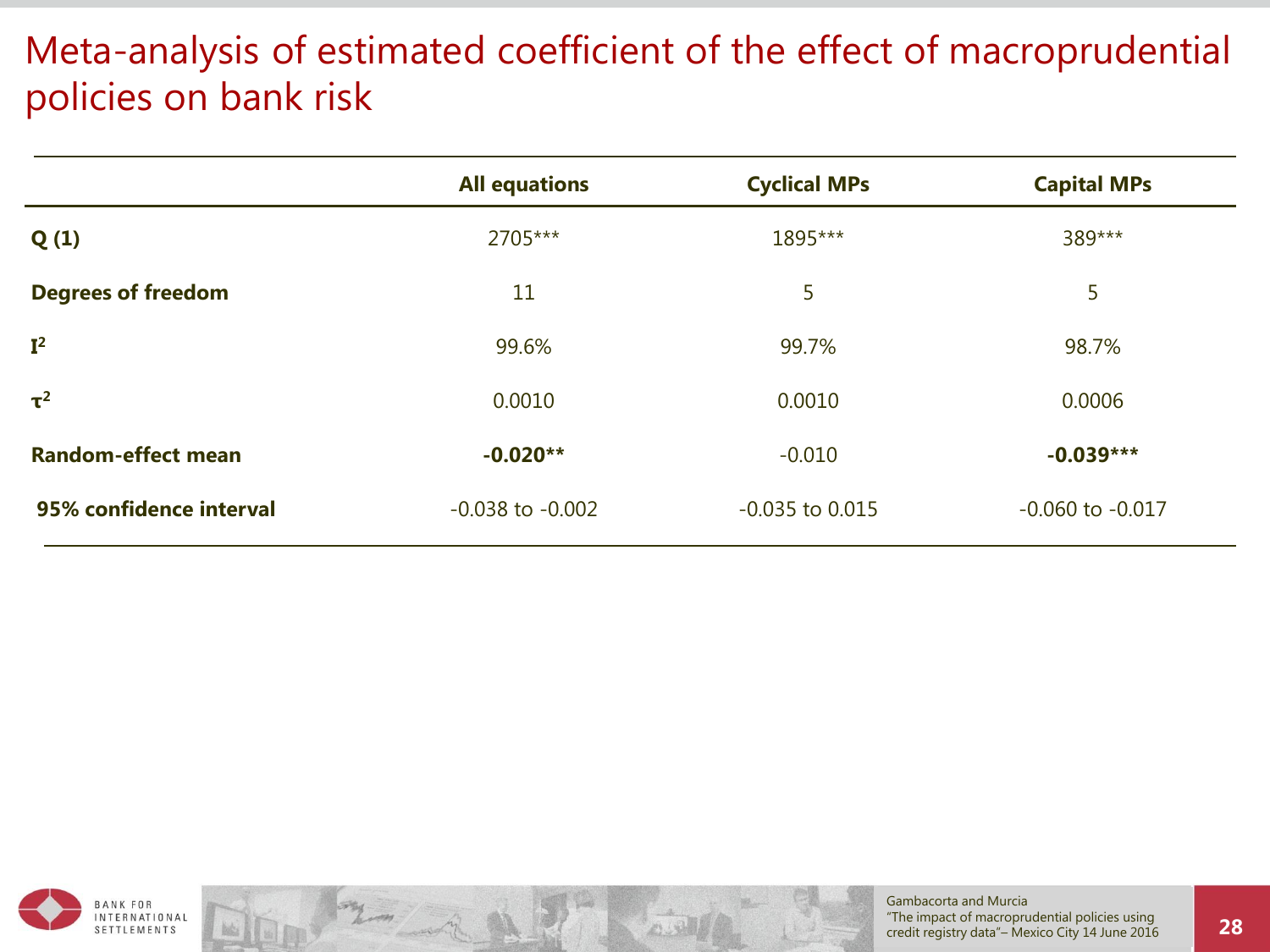#### Meta regression of the effects of macroprudential policies on bank risk

| <b>Explanatory variables:</b>                      | Dependent variable: The estimated effect of macroprudential policy on bank risk |                        |                     |                    |                     |                       |                         |                         |  |
|----------------------------------------------------|---------------------------------------------------------------------------------|------------------------|---------------------|--------------------|---------------------|-----------------------|-------------------------|-------------------------|--|
|                                                    |                                                                                 | $\rm{II}$              | III                 | IV                 | V                   | VI                    | VII                     | <b>VIII</b>             |  |
| <b>Cyclical MPs</b>                                | $-0.0038$<br>(0.01978)                                                          | $-0.0037$<br>(0.0129)  |                     |                    |                     |                       | 0.01844<br>(0.02563)    | 0.00643<br>(0.0172)     |  |
| <b>Capital MPs</b>                                 | $-0.038*$<br>(0.0197)                                                           | $-0.04***$<br>(0.0129) |                     |                    |                     |                       | $-0.0304$<br>(0.02084)  | $-0.0404**$<br>(0.0132) |  |
| <b>Complementarity</b><br>with monetary policy     |                                                                                 |                        | $-0.012$<br>(0.018) | 0.0024<br>(0.0182) |                     |                       | $-0.0215$<br>(0.0280)   | 0.02500<br>(0.0193)     |  |
| <b>Business cycle</b><br>relationship              |                                                                                 |                        |                     |                    | $-0.009$<br>(0.018) | $-0.0023$<br>(0.0164) | $-0.03304$<br>(0.02046) | $-0.03304$<br>(0.02046) |  |
| <b>Country effects</b>                             | <b>No</b>                                                                       | Yes                    | <b>No</b>           | Yes                | <b>No</b>           | Yes                   | <b>No</b>               | Yes                     |  |
| Adjusted $R^2$ (percent)                           | 24.6                                                                            | 74.6                   | 3.81                | 23.4               | 9.7                 | 23.4                  | 23.2                    | 71.5                    |  |
| Joint test for<br>significance of all<br>variables | 2.8                                                                             | $6.65**$               | <b>NA</b>           | 1.82               | <b>NA</b>           | 1.82                  | $1.87**$                | $5.12**$                |  |
| <b>Number of</b><br>observations                   | 12                                                                              | 12                     | 12                  | 12                 | 12                  | 12                    | 12                      | 12                      |  |

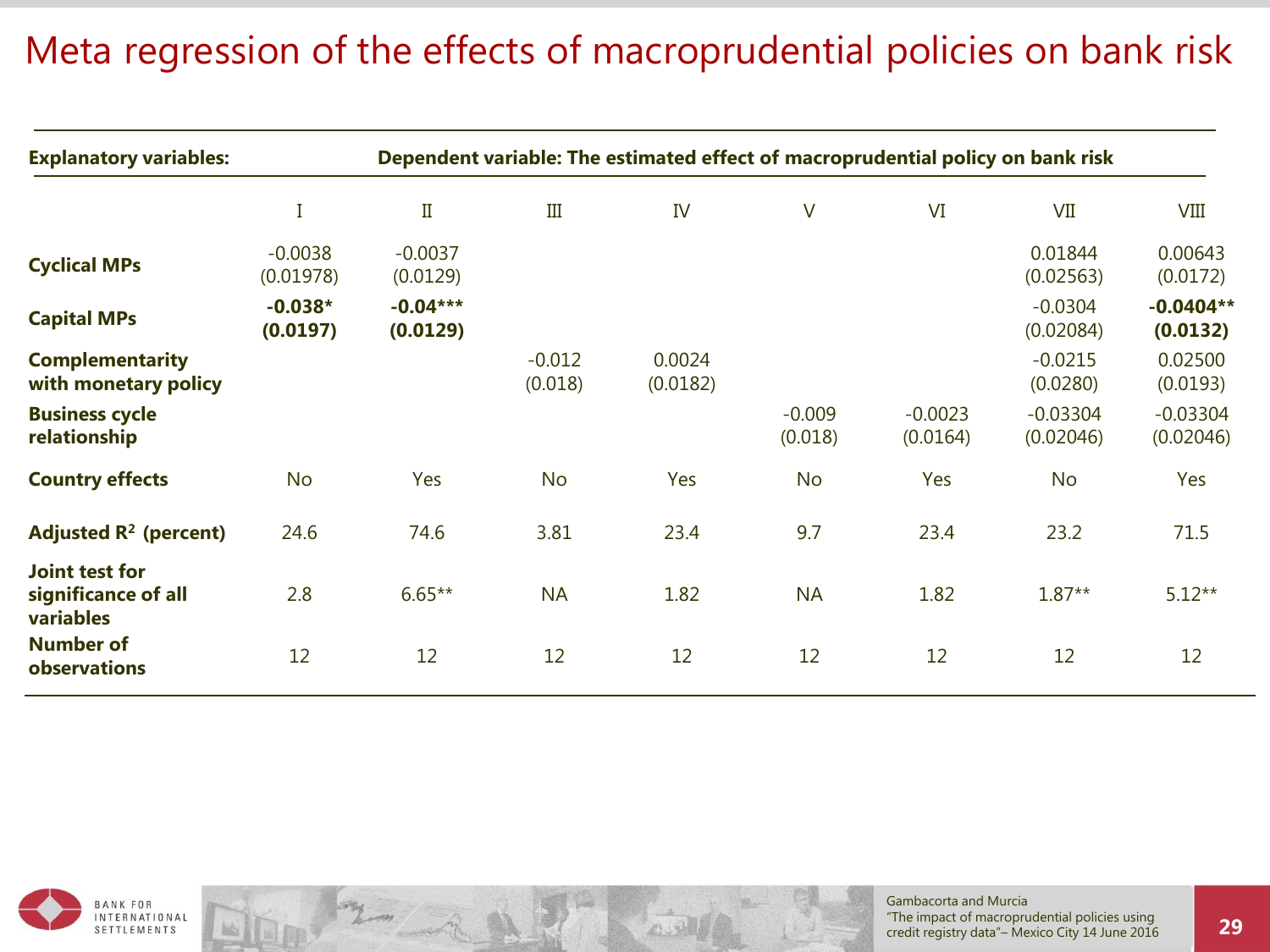### The effects of macroprudential policies on bank risk

- The above results are also in line with the findings of country papers that adopt a more refined approach.
	- Aguirre and Repetto (2016) find that the use of MPP are associated with a subsequent reduction of the growth of NPL in Argentina
	- Gomez et al (2016) find that a tightening of MPPs in Colombia is associated with a reduction in NPL growth, an increase in the cost of lending and a larger decrease in credit for riskier borrowers
	- Barroso et al (2016) find that Brazil's use of reserve requirements affected access to credit in particular for riskier borrowers. During tightening phases, when there is credit contraction, riskier firms tend to receive less credit

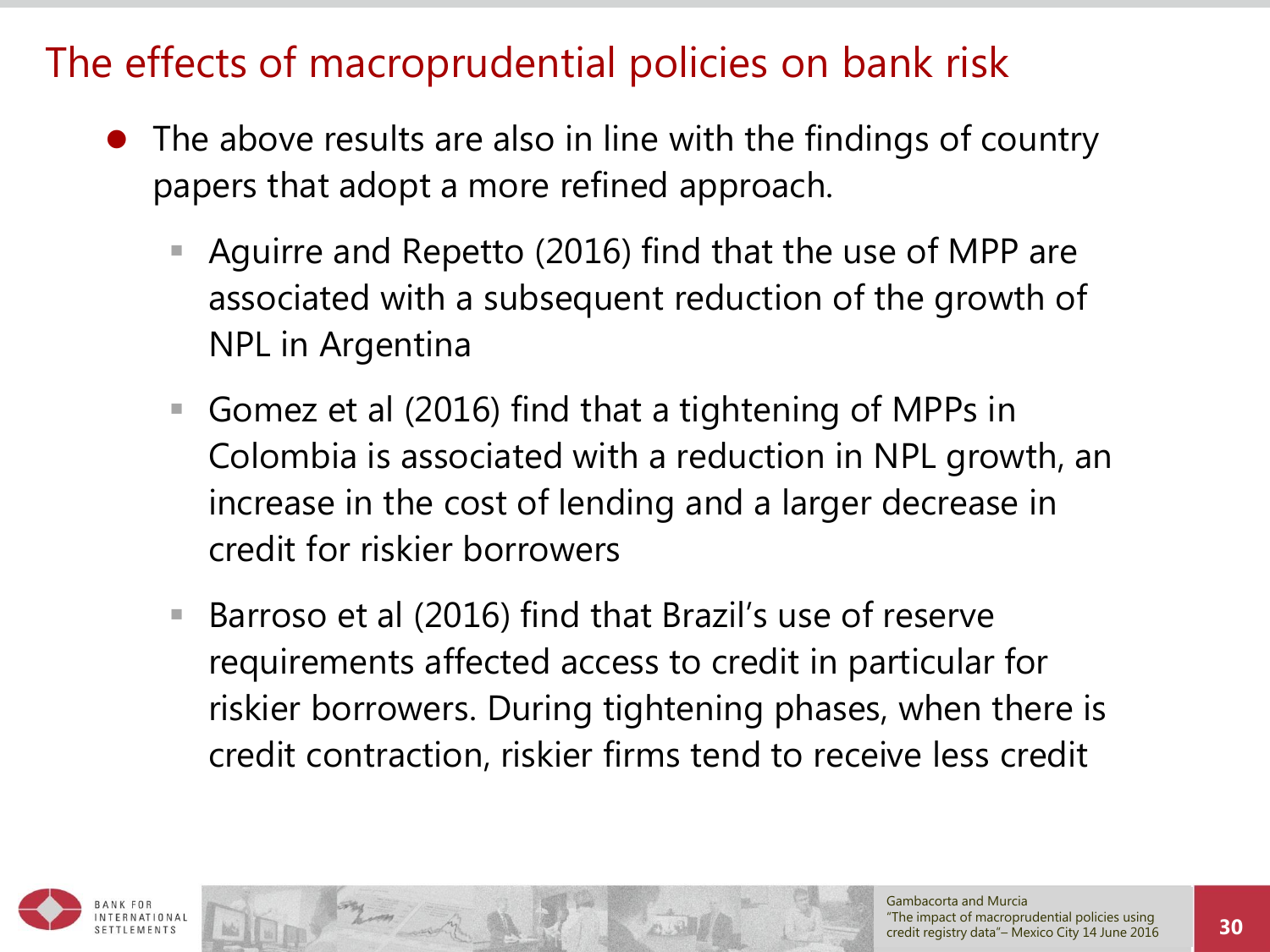# **Conclusions**

- 1. Are macroprudential tools effective on lending?
	- Yes, but more the cyclical ones
	- **Heterogeneity in bank behavior for funding composition**
- 2. Are macroprudential policies substitute or complements to monetary policy?
	- Complements. These MPPs are particularly effective in taming the credit cycle
- 3. Are macroprudential policies counter-cyclical?
	- Yes, less structural policies on bank capital (need to investigate more)
- 4. Are macroprudential policies effective to limit bank risk?
	- Yes (capital requirements and dynamic provisions)

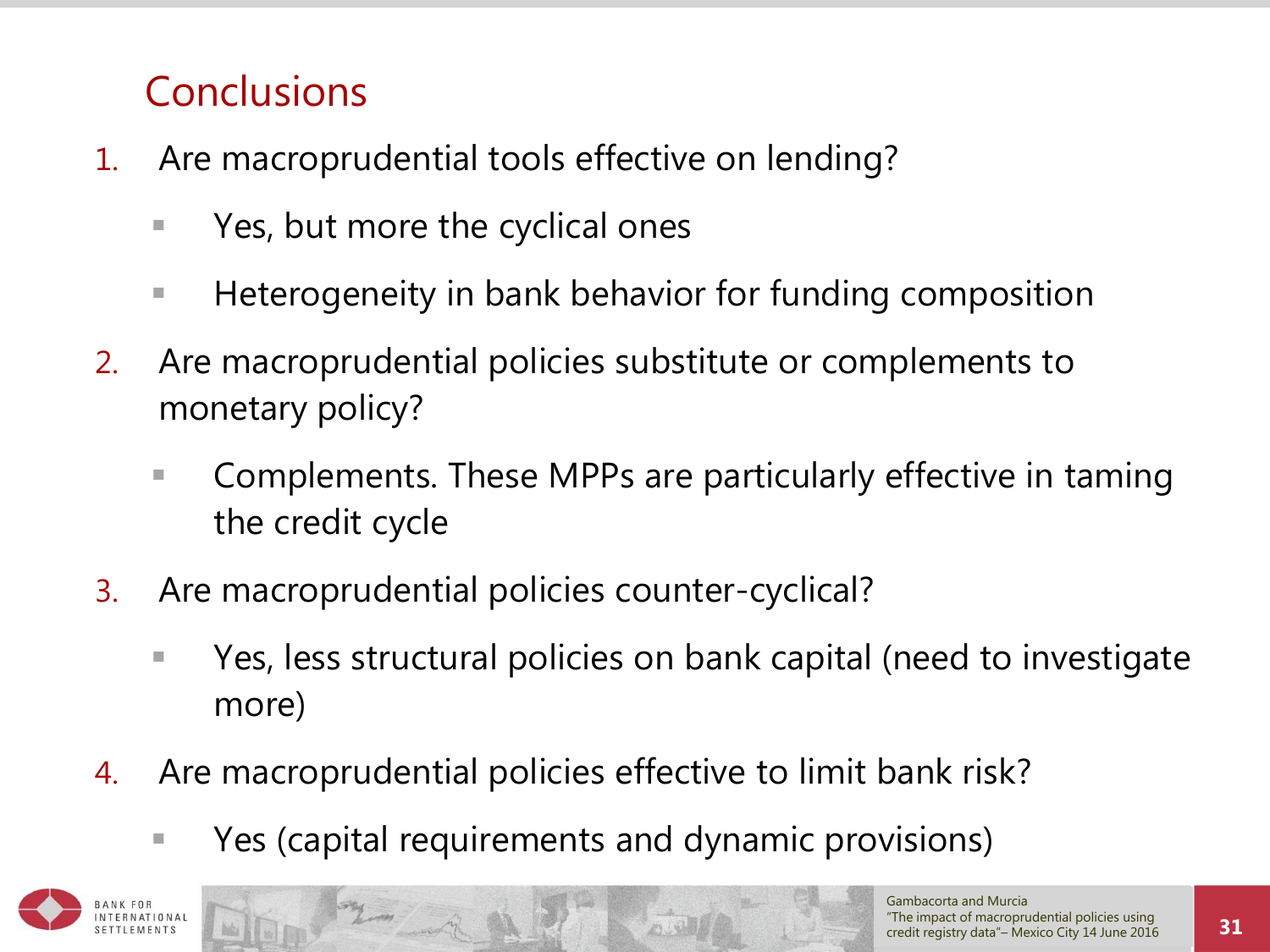#### Next steps

- Longer horizon (important to check effect on capital based MPs)
- More on interaction between MPs, bank and firm specific characteristics
- Diff-in-diff (when possible, to complement analysis)
- Compute and compare elasticities